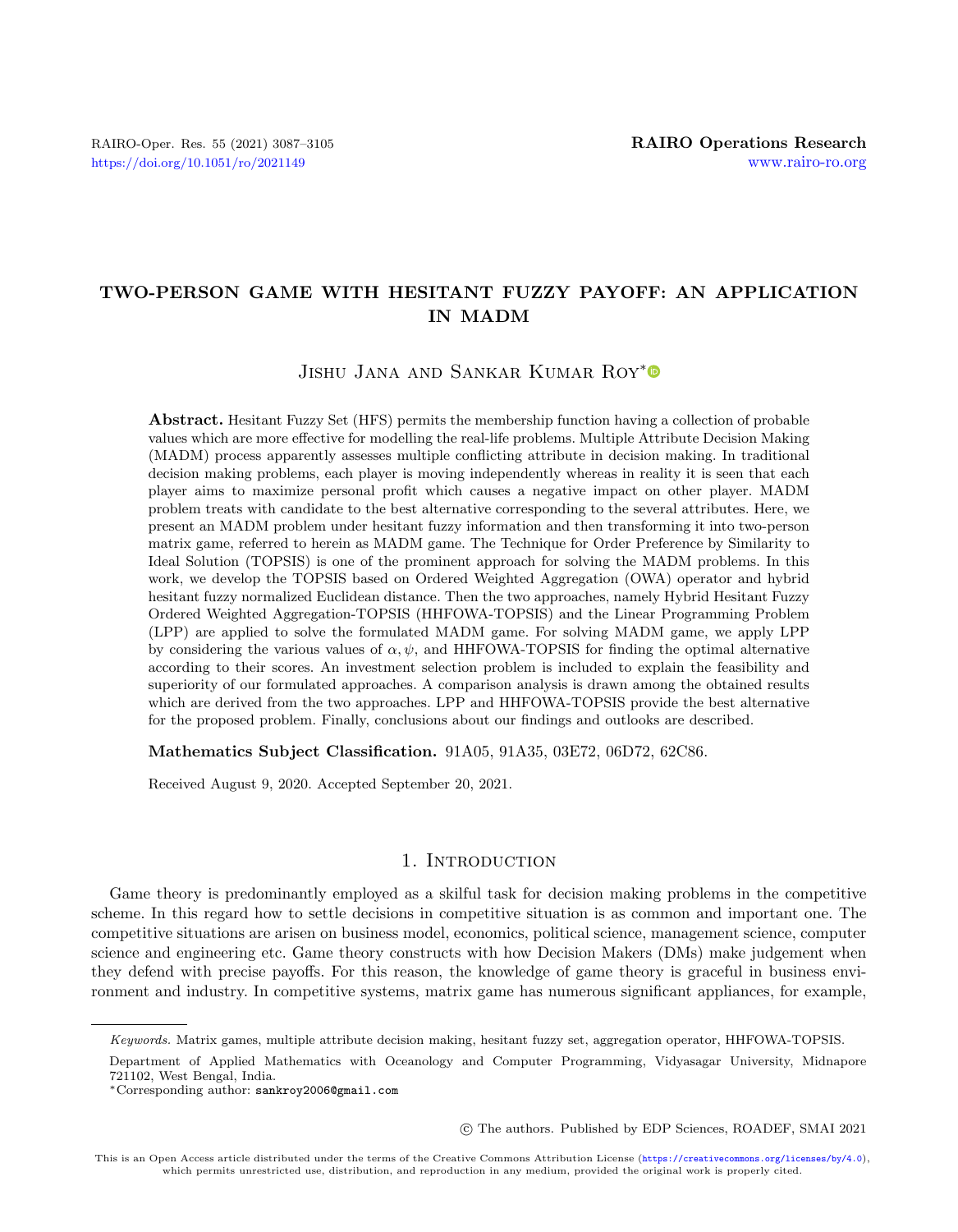#### 3088 J. JANA AND S. KUMAR ROY

investment policy, military battles, sport competitions, and various types of competition. In the real-life problem, because of absence of available data, the payoffs of the matrix games are not in precise form. The DMs are behaved here as the players. A two-person zero-sum game is the normal game displayed by including two players, where the matrix games are considered with crisp payoffs. At that point, one player wins and whereby other player losses when two players pick the pure strategies  $S_1 = \{\alpha_i : i = 1, 2, \ldots, m\}$  and  $S_2 = \{\beta_j : j = 1, 2, \ldots, n\}$ respectively.

In conventional MADM process, it is assumed that the determination of alternatives corresponding to attributes are exactly known by DM. But in real-life situations, DM does not know exactly the determination of alternatives corresponding to the attributes in uncertain environment. The uncertainty in determinations may be of various types such as probabilistic, fuzzy, fuzzy-probabilistic etc. Here we deal with uncertainty of hesitant fuzzy (Torra and Narukawa [\[49\]](#page-17-0)) type which is the generalized version of fuzzy set (Zadeh [\[55\]](#page-18-0)). Here DM chooses a hesitant fuzzy MADM problem. The most useful tool to tackle such type of problems is the hesitant fuzzy set.

Numerous approaches have been discussed for analyzing fuzzy MADM problems by many researchers. We can divide them into two parts. First one is the methods that apply in different ways of ranking fuzzy numbers. So the score of each alternative is computed. Then the best alternative is selected by the score function. The second one depends on various ordering of fuzzy numbers. In traditional MADM methods, TOPSIS has been paid great attention by researchers and scientists. Originally, the concept of TOPSIS was introduced by Hwang and Yoon [\[15\]](#page-16-0). The basic theory of TOPSIS is that the selected alternative should have the shortest distance from the positive ideal solution (PIS) and largest distance from the negative ideal solution (NIS). Due to its flexibility and comprehensibility, it is widely applied in various fields. Yoon and Kim [\[54\]](#page-18-1) analyzed the behavioral TOPSIS in decision making. Hatami-Marbini and Kangi [\[14\]](#page-16-1) proposed an extension of fuzzy TOPSIS for a group decision making with an application to Tehran stock exchange. Wang and Chen [\[50\]](#page-17-1) studied an MADM based on intervalvalued intuitionistic fuzzy sets and solved it by simplex algorithm and extended TOPSIS. Liang and Xu [\[27\]](#page-17-2) worked out a new extension of TOPSIS method for Multiple Criteria Decision Making (MCDM) with hesitant Pythagorean fuzzy sets. Aggarwal [\[2\]](#page-16-2) elaborated hesitant fuzzy information sets and its application in group decision making. Lalotra and Singh [\[24\]](#page-17-3) described knowledge measure of hesitant fuzzy set and its application in multi-attribute decision-making. Xiong *et al.* [\[52\]](#page-17-4) presented a novel MAGDM approach with proportional hesitant fuzzy sets. Xia and Xu [\[51\]](#page-17-5) proposed hesitant fuzzy information aggregation in decision making. Liao and Xu [\[28\]](#page-17-6) depicted some new hybrid weighted aggregation operators under hesitant fuzzy MCDM environment. Jana and Roy [\[18\]](#page-16-3) worked on soft matrix game by using hesitant fuzzy MCDM approach. Jin et al. [\[19\]](#page-17-7) offered ordered weighted averaging aggregation on convex poset. Also, Sun et al. [\[48\]](#page-17-8) considered an innovative TOPSIS approach based on hesitant fuzzy correlation coefficient and its applications. Chen and Hwang [\[10\]](#page-16-4) unfolded the most appropriate method for solving MADM problem under fuzzy environment. Farhadinia and Xu [\[13\]](#page-16-5) presented a novel distance-based multiple attribute decision-making with hesitant fuzzy sets. Mo et al. [\[34\]](#page-17-9) unfolded feature-based hesitant fuzzy aggregation method for satisfaction with life scale. Bhaumik and Roy [\[5\]](#page-16-6) proposed different aggregation operators in intuitionistic interval-valued hesitant fuzzy matrix games for solving management problems. Mula et al. [\[35\]](#page-17-10) analyzed bi-matrix games with birough payoff elements and solved with the help of birough programming approach. Chen and Larbani [\[11\]](#page-16-7) described a new method for analyzing a fuzzy MADM problem by reducing it into a two-person zero-sum game by using  $\alpha$ -cut. Also, Roy [\[38\]](#page-17-11) elaborated multi-criteria decision making and fuzzy set theory in game environment. Jana and Roy [\[16\]](#page-16-8) studied solution of matrix games with generalized trapezoidal fuzzy payoffs. Campos [\[9\]](#page-16-9) offered fuzzy linear programming models to solve fuzzy matrix games. Also, Bhaumik et al. [\[6\]](#page-16-10) presented robust ranking technique for analyzing a triangular intuitionistic fuzzy matrix game. Roy and Mondal [\[41\]](#page-17-12) worked out an approach for solving fuzzy interval-valued matrix game. Bector et al. [\[4\]](#page-16-11) offered duality in linear programming with fuzzy parameters and matrix games with fuzzy payoffs. Roy and Bhaumik [\[43\]](#page-17-13) unfolded intelligent water management problem with the help of triangular type-2 intuitionistic fuzzy two-person zero-sum games approach. Larbani [\[25\]](#page-17-14) analyzed bimatrix game with fuzzy payoffs by introducing nature as third player. Roy and Mula ([\[39,](#page-17-15) [40\]](#page-17-16)) proposed rough set approach in rough bimatrix game environment. Aggarwal and Khan [\[3\]](#page-16-12) elaborated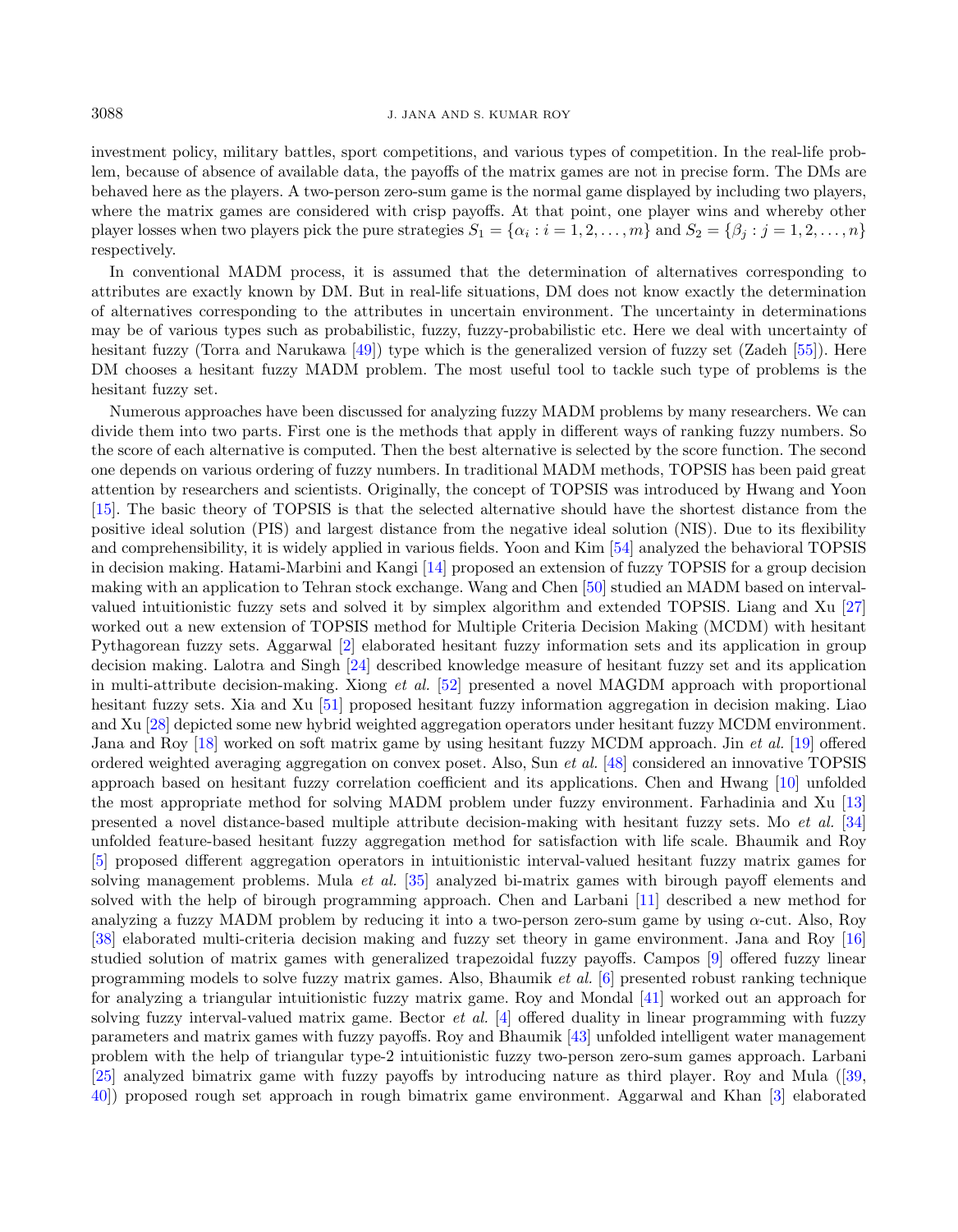| Sets                                                                                                                     | Parameters                                                                                         | Decision variables                                                                 |
|--------------------------------------------------------------------------------------------------------------------------|----------------------------------------------------------------------------------------------------|------------------------------------------------------------------------------------|
| A: Hesitant fuzzy sets                                                                                                   | $w$ : Weight of each alternative                                                                   | X <i>i.e.</i> , $X = \{x : \sum_{i=1}^{m} x_i =$<br>1, $x_i \geq 0, i = 1, 2, , m$ |
| $h_{\tilde{A}}(x)$ : Hesitant fuzzy element $\lambda : \lambda \in [0,1]$                                                |                                                                                                    | $Y = \{y : \sum_{j=1}^{n} y_j = 1, y_j \geq 1\}$<br>0, $j = 1, 2, , n$             |
| $\tilde{\tilde{h}}_i$ and $\tilde{\tilde{h}}_i$ : Distinct collection $\bar{\lambda}$ : [0, 1]<br>of hesitant fuzzy sets |                                                                                                    | $x'_{\alpha}$ : Optimal solution                                                   |
| $\tilde{a}$ : Triangular hesitant fuzzy<br>number                                                                        | $\psi : \psi \in [0,1]$ which describes<br>the significance pointed to the<br>lower expected value | $y_{\alpha}^*$ : Optimal solution                                                  |
| $\tilde{\tilde{A}} = [\tilde{\tilde{a}}_{ij}]_{m \times n} =$<br>$(A^L, A^C, A^U)$ : Triangular<br>hesitant fuzzy matrix | $(1 - \psi)$ : Indicate the signif-<br>icance pointed to the upper<br>expected value               |                                                                                    |
| $A_{\alpha}$ : $\alpha$ -cut of triangular hesi-<br>tant fuzzy matrix                                                    |                                                                                                    |                                                                                    |

<span id="page-2-0"></span>Table 1. Notation list include sets, parameters and decision variables.

multi-objective fuzzy matrix games via multi-objective linear programming approach. Bigdeli and Hassanpour [\[8\]](#page-16-13) discussed an approach to solve multi-objective linear production planning games with fuzzy parameters. Roy and Mula [\[42\]](#page-17-17) analyzed matrix game with rough payoffs using genetic algorithm. Moreover, Larbani [\[26\]](#page-17-18) viewed on non-coopertaive fuzzy games in normal form. Jana and Roy [\[17\]](#page-16-14) discussed about dual hesitant fuzzy matrix games based on new similarity measure. Bhaumik et al. [\[7\]](#page-16-15) studied Prisoners' dilemma game theory by using TOPSIS with the help of hesitant interval-valued intuitionistic fuzzy-linguistic term set approach. Ezimadu [\[12\]](#page-16-16) viewed cooperative advertising decisions in a manufacturer-distributor-retailer supply chain by using game theory. Singh and Lalotra [\[47\]](#page-17-19) presented generalized correlation coefficients of the hesitant fuzzy sets with their application to clustering analysis. Achemine *et al.* [\[1\]](#page-16-17) analyzed  $z$ -equilibria in bi-matrix games with uncertain payoffs. More recently, Roy and Jana [\[44\]](#page-17-20) discussed on multi-objective linear production linear production planning game in triangular hesitant fuzzy set. Recently, Khalilpourazari and Doulabi [\[20\]](#page-17-21) designed a hybrid reinforcement learning based algorithm with application in prediction of the COVID-19 pandemic in Quebec. Khalilpourazari et al. [\[23\]](#page-17-22) proposed gradient-based grey wolf optimizer with Gaussian walk and its application in modelling and prediction of the COVID-19 pandemic. Khalilpourazari and Doulabi [\[21\]](#page-17-23) analyzed robust modelling and prediction of the COVID-19 pandemic in Canada. Khalilpourazari and Pasandideh [\[22\]](#page-17-24) designed emergency flood evacuation plans using robust optimization and artificial intelligence. From the recent literature survey, we notice that a lot of papers has been discussed on MADM game under fuzzy environment. But to the best of our knowledge, till now no one did consider the MADM game with hesitant fuzzy environment. A complete notation list include sets, parameters and decision variables is shown in Table [1.](#page-2-0)

However, there are various distances, similarity and correlation coefficient measure for HFS and its extension has been developed to make the decision with the help of TOPSIS. So it is essential to construct new approach to tackle this situation. The goal of this study is to develop an MADM game under hesitant fuzzy environment and to find the best alternative for the real-life application. Inspired by the above research works, we propose an HHFOWA-TOPSIS to solve the hesitant fuzzy MADM game. In this game the two players are denoted as actual DM and Nature. So here DM is the player I and Nature is the player II. Player I attempts to maximize the minimum payoffs whereas player II efforts to minimize the maximum lose. An extensive comparison of different characteristics between the present study and related works in these direction is shown in Table [2.](#page-3-0) The major contributions of this paper are summarized in three aspects, which are as follows: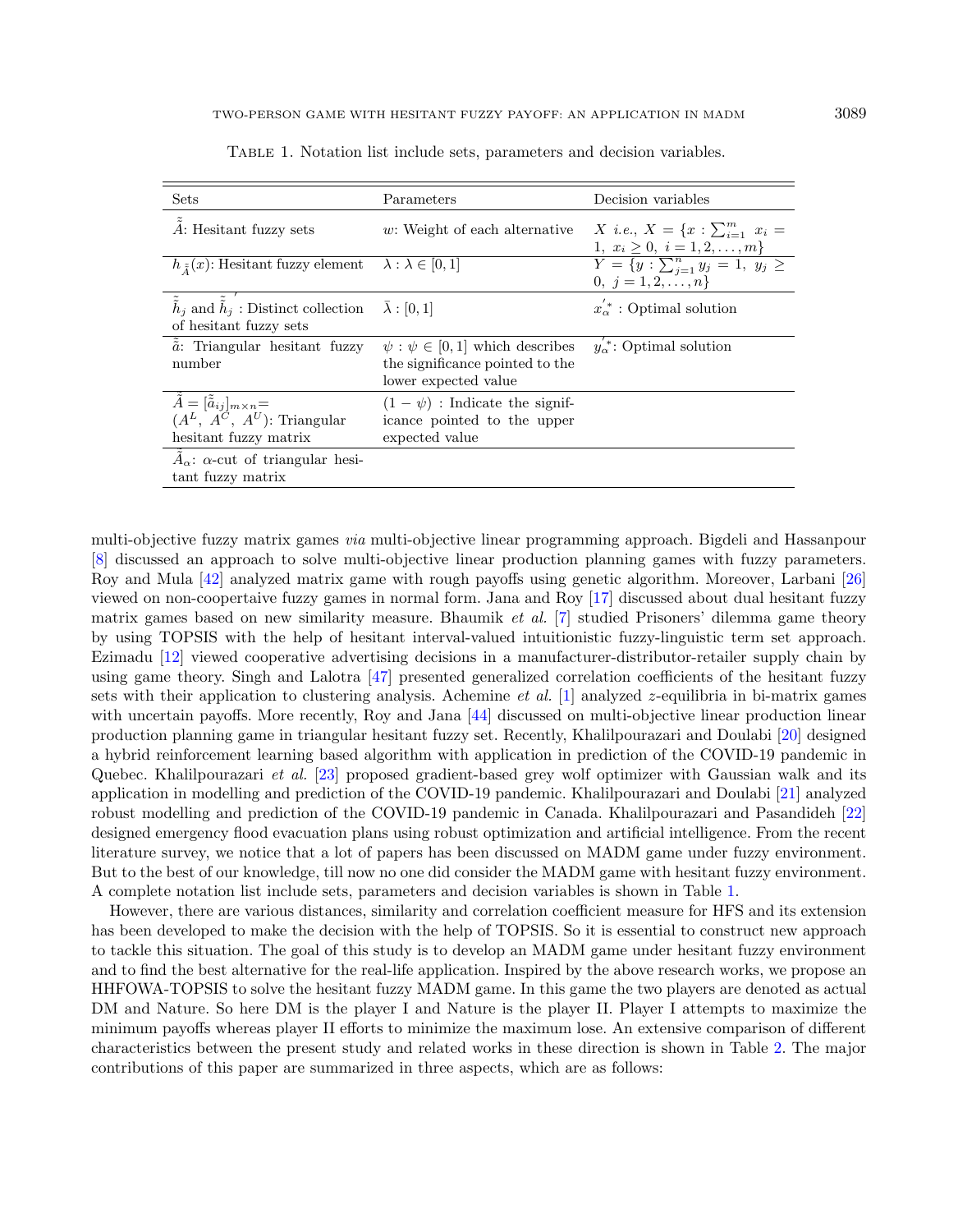| $\text{Author}(s)$ | <b>LPP</b> | $\alpha$ -cut | Hesitancy | <b>TOPSIS</b> | Environment        |
|--------------------|------------|---------------|-----------|---------------|--------------------|
| Bector and         | √          |               |           |               | Fuzzy set          |
| Chandra $[4]$      |            |               |           |               |                    |
| Campos $[9]$       |            |               |           |               | Fuzzy set          |
| Chen and           |            |               |           |               | <b>Fuzzy MADM</b>  |
| Larbani $[11]$     |            |               |           |               |                    |
| Liang and Xu       |            |               |           |               | Hesitant fuzzy set |
| $\left[ 27\right]$ |            |               |           |               |                    |
| Sakawa and         |            |               |           |               | Fuzzy set          |
| Yano $\sqrt{45}$   |            |               |           |               |                    |
| This investigation |            |               |           |               | Hesitant fuzzy     |
|                    |            |               |           |               | <b>MADM</b>        |

<span id="page-3-0"></span>Table 2. Comparisons of different authors' contributions.

- A game theory oriented MADM problem is developed under hesitant fuzzy environment and then it is converted into crisp MADM game by using  $\alpha$ -cut and maximin principle.
- The idea of LPP is established to obtain optimal strategy of the crisp MADM game and a new score function is introduced to get the ranking order of alternatives.
- The concept of HHFOWA-TOPSIS based on OWA and hybrid hesitant fuzzy normalized Euclidean distance is introduced to solve the hesitant fuzzy MADM game.

The rest of the paper is organized as follows: In Section [2,](#page-3-1) we keep some basic definitions of two-person zero-sum games, hesitant fuzzy sets, score function, aggregation operator, hybrid hesitant normalized Euclidean distance and membership function. In Section [3,](#page-7-0) we convert the basic MADM problem with hesitant fuzzy decision matrix into crisp MADM game by  $\alpha$ -cut and maximin principle. We develop the solution procedure for MADM game by incorporating two algorithms in Section [4.](#page-9-0) In Section [5,](#page-12-0) an investment selection problem is considered to check the applicability of LPP and HHFOWA-TOPSIS approach, and the results are discussed. In Section [6,](#page-14-0) we find a likeness of our outcomes with the similar papers. At last, conclusions are described in Section [7](#page-15-0) with the suggestions of future study.

# 2. Preliminaries

<span id="page-3-1"></span>Here we include the concept of matrix game, and some basic definitions of HFSs, score function, aggregation operator, hybrid hesitant normalized Euclidean distance and membership function.

# 2.1. Concept of two-person zero-sum game

Game theory is mainly connected with the strategies interaction of DMs and they are known that their strategies depend on one another. A two-person zero-sum game is the normal game which includes two players; and considering that both the players have pure and mixed strategies. In matrix game, non-cooperation is more interesting than cooperation due to realistic situation. In practical situation, the payoffs of cooperation and non-cooperation are in the sense of fuzzy understanding. A two-person zero-sum matrix game can be stated in the following payoff matrix as:

$$
A = \begin{bmatrix} a_{11} & a_{12} & \dots & a_{1n} \\ a_{21} & a_{22} & \dots & a_{2n} \\ \vdots & \vdots & \vdots & \vdots \\ a_{m1} & a_{m2} & \dots & a_{mn} \end{bmatrix}
$$
 (2.1)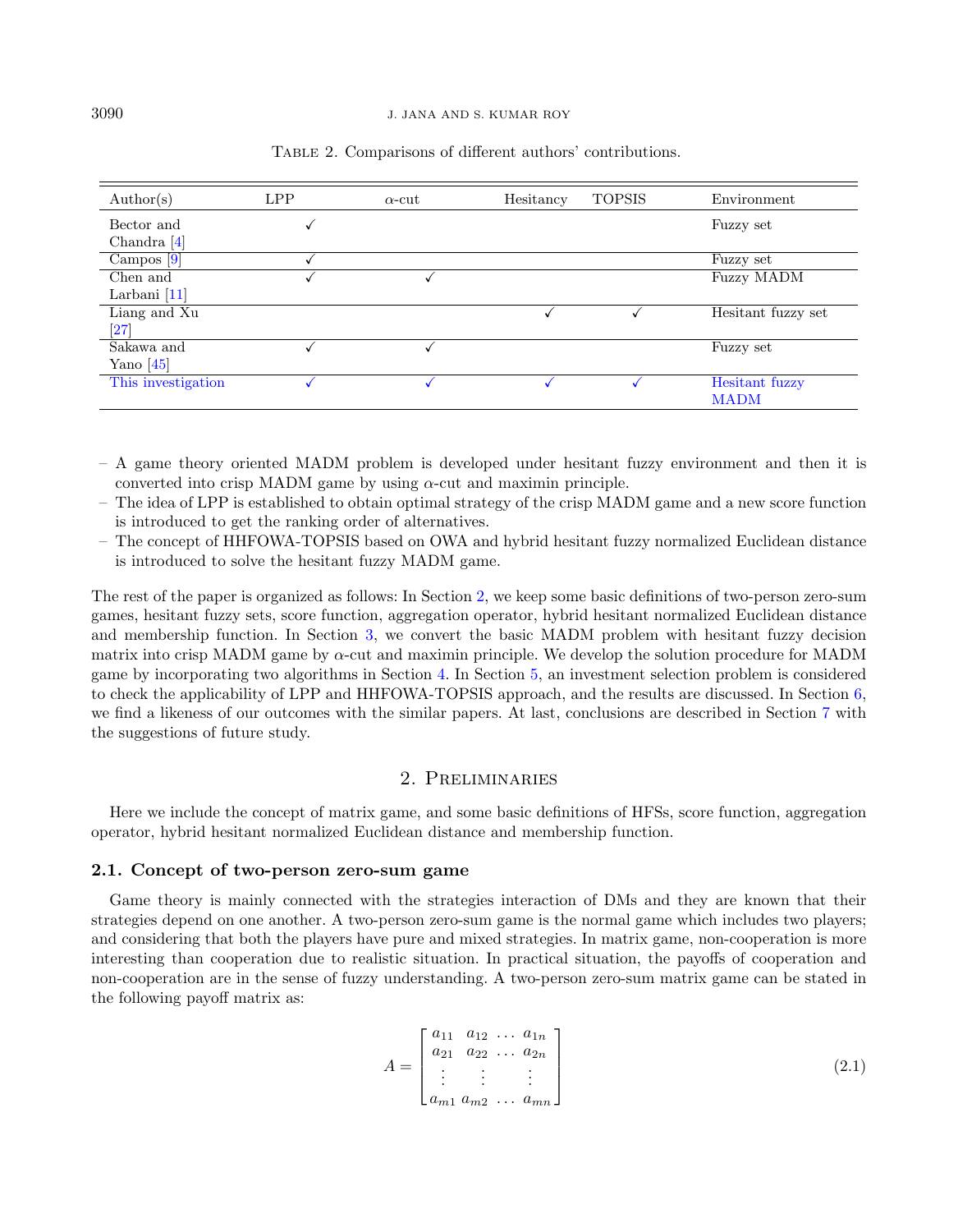where  $A$  is the payoff matrix of player I. All the elements in the matrix game are considered to be positive in this paper. Since this is the two-person zero-sum game so the payoffs of the player II is  $-A$ .

**Definition 2.1.** The mixed strategy of player I is described by  $m$ -tuple  $x = (x_1, x_2, \ldots, x_m)^t$  of probabilities that add to 1 *i.e.*,  $x^t e_m = 1$ , where  $e_m$  is a vector whose each component is equal to 1. Similarly we define the mixed strategy of player II.

**Definition 2.2.** The mixed strategies of players I and II be  $x$  and  $y$  respectively, then the expected payoff of player I is defined as  $x^t A y = \sum_{i=1}^m \sum_{j=1}^n a_{ij} x_i y_j$ . So the expected payoff of player II is  $-x^t A y$ .

**Definition 2.3.** Let  $x^*$  and  $y^*$  be the mixed strategies of players I and II respectively, are said to be optimal strategies if  $x^t A y^* \leq x^{t*} A y^*$  and  $x^{t*} A y^* \leq x^{t*} A y$  for all mixed strategies x and y.

**Corollary 2.4.** (Parthasarathy and Raghavan [\[37\]](#page-17-26)) Let  $x^*$  be the solution of optimization problem

<span id="page-4-1"></span><span id="page-4-0"></span>
$$
\max_{x} \{ \min \{ \sum_{i=1}^{m} a_{i1} x_i, \sum_{i=1}^{m} a_{i2} x_i, \dots, \sum_{i=1}^{m} a_{in} x_i \} \}
$$
\nsubject to 
$$
x^t e_m = 1
$$
\n
$$
x_i \geq 0, \forall i, e_m = (1, 1, \dots, 1)
$$
\n(2.2)

which is an optimal strategy of player I, whereas any solution  $y^*$  of the optimization problem

$$
\min_{y} \{ \max \{ \sum_{j=1}^{n} a_{1j} y_j, \sum_{j=1}^{n} a_{2j} y_j, \dots, \sum_{j=1}^{n} a_{nj} y_j \} \}
$$
\nsubject to  $y^t e_n = 1$   
\n $y_j \geq 0, \forall j, e_n = (1, 1, \dots, 1)$ \n(2.3)

is an optimal strategy of player II.

Corollary 2.5. (Parthasarathy and Raghavan  $(37)$ ) Considering a payoff matrix A, then on calculating the optimal strategies which are defined in equations  $(2.2)$  and  $(2.3)$ , equivalent to solve  $(MOD-1)$  and  $(MOD-2)$ as:

$$
\max_{x} \{ \min \{ \sum_{i=1}^{m} a_{i1} x_i, \sum_{i=1}^{m} a_{i2} x_i, \dots, \sum_{i=1}^{m} a_{in} x_i \} \}
$$
  
subject to  $x^t e_m = 1$   
 $x_i \geq 0, \forall i, e_m = (1, 1, \dots, 1),$ 

which then an optimal strategy of player I, whereas any solution  $y^*$  of the optimization problem

$$
\min_{y} \{ \max \{ \sum_{j=1}^{n} a_{1j} y_j, \sum_{j=1}^{n} a_{2j} y_j, \dots, \sum_{j=1}^{n} a_{nj} y_j \} \}
$$
  
subject to  $y^t e_n = 1$   
 $y_j \ge 0, \forall j, e_n = (1, 1, \dots, 1),$ 

is an optimal strategy of player II.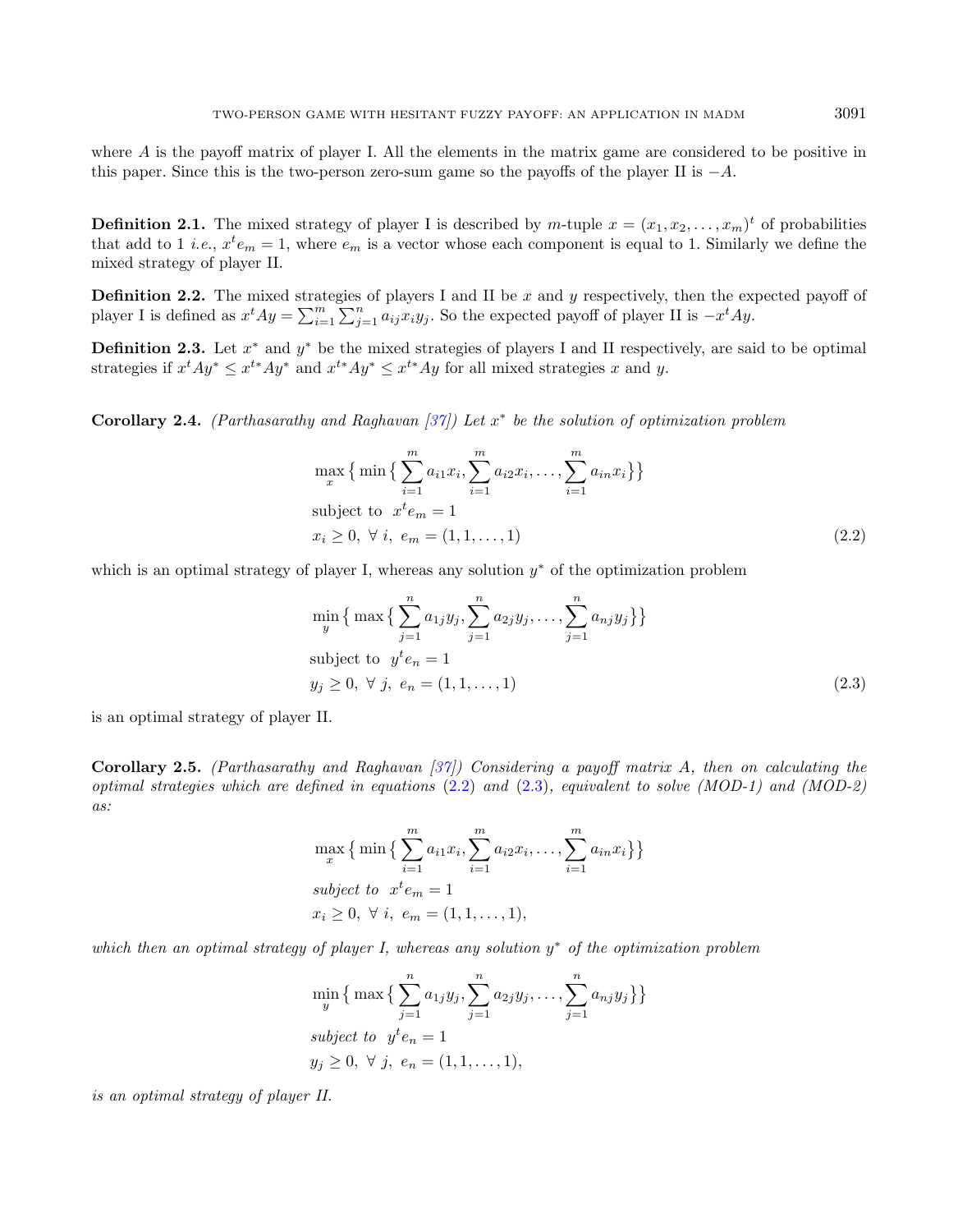<span id="page-5-0"></span>Corollary 2.6.  $(\frac{37}{)}$ : Assuming a payoff matrix A, calculating optimal strategies defined in equations  $(2.2)$  and  $(2.3)$  are equivalent to solve (MOD-1) and (MOD-2) as:

$$
\begin{array}{ll}\n\textbf{(MOD - 1)} & \min_{x} x'^{t} e_m \\
\text{subject to} & \begin{cases} x'^{t} A \geq e_n^t, \\ x'_i \geq 0, \ \forall i \end{cases} \\
\text{subject to} & \begin{cases} Ay' \leq e_m, \\ y'_j \geq 0, \ \forall j. \end{cases}\n\end{array}
$$

**Corollary 2.7.** Problems [\(2.2\)](#page-4-0) and [\(2.3\)](#page-4-1) of players I and II can be rewritten in the following models respectively:

$$
\begin{array}{ll}\n\textbf{(MOD - 3)} & \max_{x} \ v & \textbf{(MOD - 4)} & \min_{y} \ w \\
\text{subject to} & \begin{cases} x^t A \ge v e_n^t \\ x^t e_m = 1 \\ x_i \ge 0, \ \forall \ i \end{cases} & \text{subject to} \ \begin{cases} Ay \le w e_m \\ y^t e_n = 1 \\ y_j \ge 0, \ \forall \ j. \end{cases}\n\end{array}
$$

It is easy to observe that from (MOD-3) and (MOD-4), we get  $v = \min_j \left\{ \sum_{i=1}^m a_{ij} x_i \right\}$  and  $w =$  $\max_i \left\{ \sum_{j=1}^n a_{ij} y_j \right\}$  respectively.

From Corollary [2.6,](#page-5-0) we discuss the subsequent steps for analyzing the game problem. First, we solve (MOD-1) and (MOD-2) and assume that  $x^{'*}$  and  $y^{'*}$  be the optimal solutions respectively. Secondly, to receive the optimal strategy  $x^*$  of player I, first we determine the value v by the formula  $\sum_{i=1}^{m} x_i^{'*} = 1/v$ . Then applying the transformation  $x' = x/v$ , we have the optimal strategy  $x^* = vx'^*$ . Similarly, we have the optimal strategy for player II. So, by Corollary [2.6,](#page-5-0) the problem of calculating the sets of optimal strategies is converted to solve two LPPs i.e., (MOD-3) and (MOD-4). The two problems will be applied extensively to the rest of the paper.

# 2.2. Hesitant fuzzy number and hesitant fuzzy matrix

Hesitant fuzzy set is an extremely valuable tools to handle the circumstances where there are some problems to calculate the membership function of an element to a set. Here we introduce the definition of a triangular hesitant fuzzy number in the space of matrices.

**Definition 2.8.** (Torra and Narukawa [\[49\]](#page-17-0)): Let X be a reference set, then a hesitant fuzzy set  $\tilde{\tilde{A}}$  on X is in term of a function that when used to X returns a subset of [0, 1], which can be stated as:  $\tilde{A} = \{ \langle x, h_{\tilde{A}}(x) > : x \in X \}$ , where  $h_{\tilde{A}}(x)$  is a set of values in [0, 1], signifying the probable membership degrees of the element  $x \in X$  to the

set  $\tilde{A}$ . Also,  $h_{\tilde{A}}(x)$  is mentioned as a Hesitant Fuzzy Element (HFE) and denoted by h.

Suppose three HFEs are considered by  $\tilde{\tilde{h}}$ ,  $\tilde{\tilde{h}}_1$  and  $\tilde{\tilde{h}}_2$ . Torra and Narukawa [\[49\]](#page-17-0) defined some operations on them, which can be stated as:

$$
\begin{aligned}&-\tilde{\hat{h}}^c=\cup_{\gamma\in\tilde{\hat{h}}}\{1-\gamma\},\\&-\tilde{\hat{h}}_1\cup\tilde{\hat{h}}_2=\cup_{\gamma_1\in\tilde{\hat{h}}_1,\gamma_2\in\tilde{\hat{h}}_2}\max\{\gamma_1,\gamma_2\},\\&-\tilde{\hat{h}}_1\cap\tilde{\hat{h}}_2=\cap_{\gamma_1\in\tilde{\hat{h}}_1,\gamma_2\in\tilde{\hat{h}}_2}\min\{\gamma_1,\gamma_2\},\end{aligned}
$$

**Definition 2.9.** Let  $\tilde{h}$  be the non-empty hesitant fuzzy set,  $S(\tilde{h}) = \frac{1}{\#h} \sum_{\gamma \in \tilde{h}} \gamma$  is called the score value of  $\tilde{\tilde{h}}$ , where  $\#h$  is the number of the elements in hesitant fuzzy set  $\tilde{\tilde{h}}$ . For two hesitant fuzzy sets  $\tilde{\tilde{h}}_1$  and  $\tilde{\tilde{h}}_2$ , if  $S(\tilde{\tilde{h}}_1) \geq S(\tilde{\tilde{h}}_2)$ , then  $\tilde{\tilde{h}}_1 \geq \tilde{\tilde{h}}_2$  and if  $S(\tilde{\tilde{h}}_1) = S(\tilde{\tilde{h}}_2)$ , then  $\tilde{\tilde{h}}_1 = \tilde{\tilde{h}}_2$ .

Now some operations on hesitant fuzzy elements  $\tilde{\tilde{h}}$ ,  $\tilde{h}_1$  and  $\tilde{h}_2$  are expressed based on the relationship between HFEs and intuitionistic fuzzy value as: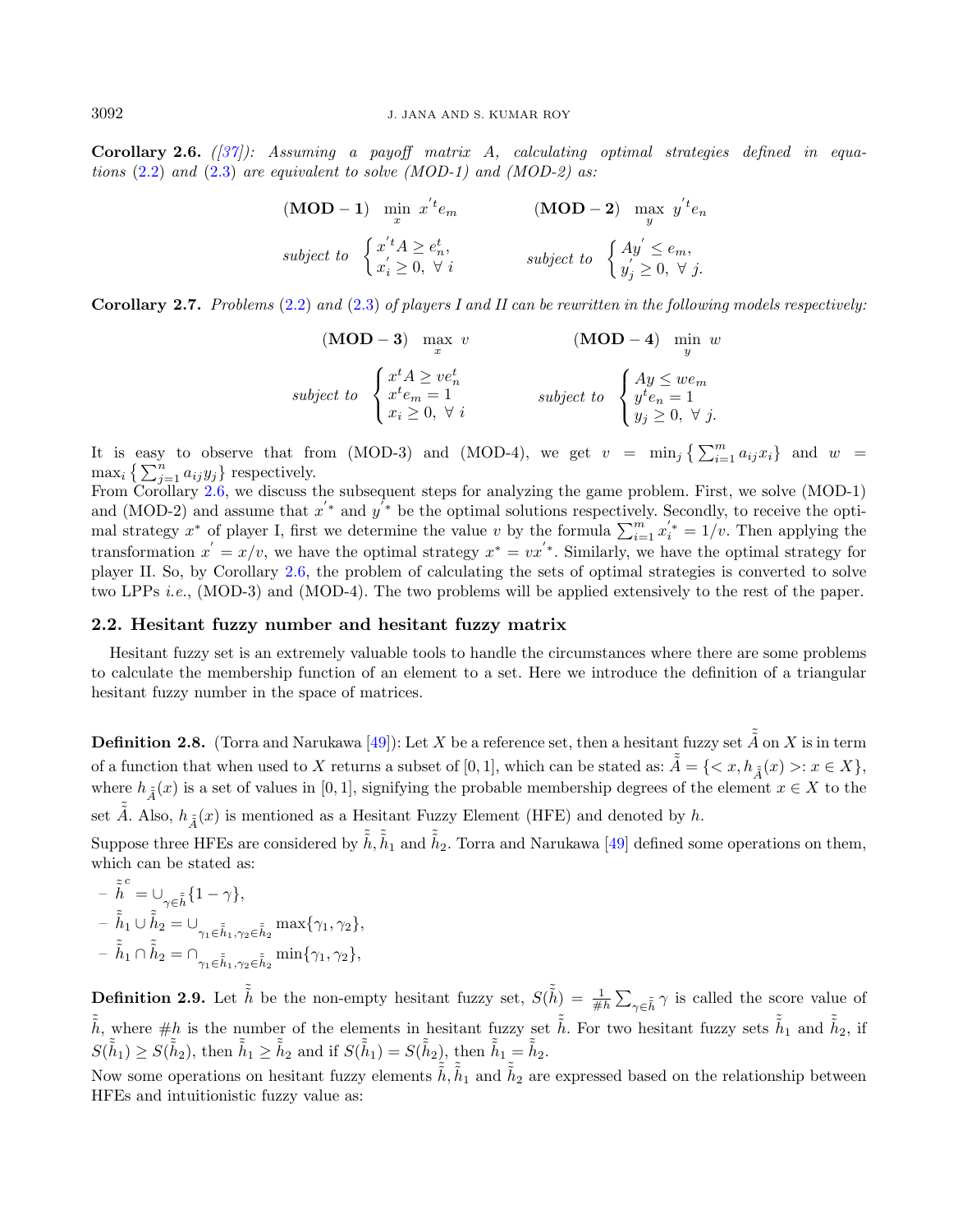$$
\begin{aligned}\n&-\tilde{\tilde{h}}^{\lambda} = \cup_{\gamma \in \tilde{\tilde{h}}} \{ \gamma^{\lambda} \}, \\
&-\lambda \tilde{\tilde{h}} = \cup_{\gamma \in \tilde{\tilde{h}}} \{ 1 - (1 - \gamma)^{\lambda} \}, \\
&-\tilde{\tilde{h}}_1 \oplus \tilde{\tilde{h}}_2 = \cup_{\gamma_1 \in \tilde{\tilde{h}}_1, \gamma_2 \in \tilde{\tilde{h}}_2} \{ \gamma_1 + \gamma_2 - \gamma_1 \gamma_2 \}, \\
&-\tilde{\tilde{h}}_1 \otimes \tilde{\tilde{h}}_2 = \cup_{\gamma_1 \in \tilde{\tilde{h}}_1, \gamma_2 \in \tilde{\tilde{h}}_2} \{ \gamma_1 \gamma_2 \}.\n\end{aligned}
$$

Distance and similarity measures are most important in the applications of MADM. By using distance measure, we reduce the MADM game with hesitant fuzzy payoffs to crisp payoffs.

**Definition 2.10.** Let  $\tilde{\tilde{h}}_1$  and  $\tilde{\tilde{h}}_2$  be two hesitant fuzzy elements, then the hybrid hesitant normalized Euclidean distance measure within  $\tilde{\tilde{h}}_1$  and  $\tilde{\tilde{h}}_2$  is stated as

$$
d(\tilde{\tilde{h}}_1, \tilde{\tilde{h}}_2) = \sqrt{\left[\frac{1}{2}\left(\frac{1}{k(\tilde{\tilde{h}})}\sum_{l=1}^{k(\tilde{\tilde{h}})}\left|h_1^{\sigma(l)} - h_2^{\sigma(l)}\right|^2 + \max_{j}\left|h_1^{\sigma(l)} - h_2^{\sigma(l)}\right|^2\right)\right]},
$$
\n(2.4)

where  $k(\tilde{\tilde{h}})$  is the number of the elements in  $\tilde{\tilde{h}}$ , and  $h_1^{\sigma(l)}$  and  $h_2^{\sigma(l)}$  are the largest values in  $\tilde{\tilde{h}}_1$  and  $\tilde{\tilde{h}}_2$  respectively. In most of the cases,  $k(\tilde{\tilde{h}}_1) \neq k(\tilde{\tilde{h}}_2)$  thus, assume that  $k = \max\{k(\tilde{\tilde{h}}_1), k(\tilde{\tilde{h}}_2)\}\.$  Hence it is essential to extend the smaller one until both of them have similar length when we compare between them. To expand the smaller one, the suitable path is to add the same value many times in it. So the choice of this value basically depends on the DM risk preferences. An optimist bears graceful outcome and may add the maximum value, whereas a pessimist looks for unfavourable results and may attach the minimum value. As for example, let  $\tilde{h}_1 = \{0.3, 0.4\}$ ,  $\tilde{\tilde{h}}_2 = \{0.6, 0.7, 0.8\}$  and  $k(\tilde{\tilde{h}}_1) < k(\tilde{\tilde{h}}_2)$ . In this case, the optimist may expand  $\tilde{\tilde{h}}_1$  to  $\tilde{\tilde{h}}_1 = \{0.3, 0.4, 0.4\}$  and the pessimist may expand it as  $\tilde{\tilde{h}}_1 = \{0.3, 0.3, 0.4\}$ . Though the result may not be same if we expand the smaller one by adding any value in it. In this paper, we extend the smaller one by adding any value in pessimist way because the DM risk preferences can properly dominance the final decision.

Now the concept of MADM game is defined as follows:

<span id="page-6-1"></span>MADM game: The development scenario for game theory is to integrate MADM for tackling the decision making problems. Game theory plays a significant role in various collective negotiations among the various participants. As for example, various negotiations take place when a company (DM) wants to invest lump-sum amount of money but the collective risks are taken together. Then by using game theory, the DM and Nature (collective risks) can arrive at the optimal solution of this issue. So the best path is to combine an MADM with game to establish a decision making model.

<span id="page-6-0"></span>Aggregation operator: OWA operator was introduced by Yager [\[53\]](#page-18-2). It is a well-known aggregation method, which has been extended and studied by many researchers. Merigo [\[33\]](#page-17-27) introduced a model between the weighted average and induced OWA operator. Inspired by the idea of OWA operator based on the existing hesitant fuzzy information aggregation and distance measure, we propose a new hesitant fuzzy distance measure, called Hybrid Hesitant Fuzzy Ordered Weighted Average (HHFOWA) operator. It can be defined as follows:

Definition 2.11. Suppose  $\tilde{\tilde{h}}_j$  and  $\tilde{\tilde{h}}_j$ ′  $(j = 1, 2, \ldots, n)$  be two distinct collections of HFSs, and let HHFOWA:  $\Omega^n \times \Omega^n \to \mathbb{R}$  that has an associated weight vector W with  $w_j \in [0,1]$  and  $\sum_{j=1}^n w_j = 1$ , according to the following formula:

HHFOWA 
$$
\left( (\tilde{\tilde{h}}_1, \tilde{\tilde{h}}_1) \dots (\tilde{\tilde{h}}_n, \tilde{\tilde{h}}_n) \right) = \sum_{j=1}^n w_j d(\tilde{\tilde{h}}_j, \tilde{\tilde{h}}_j).
$$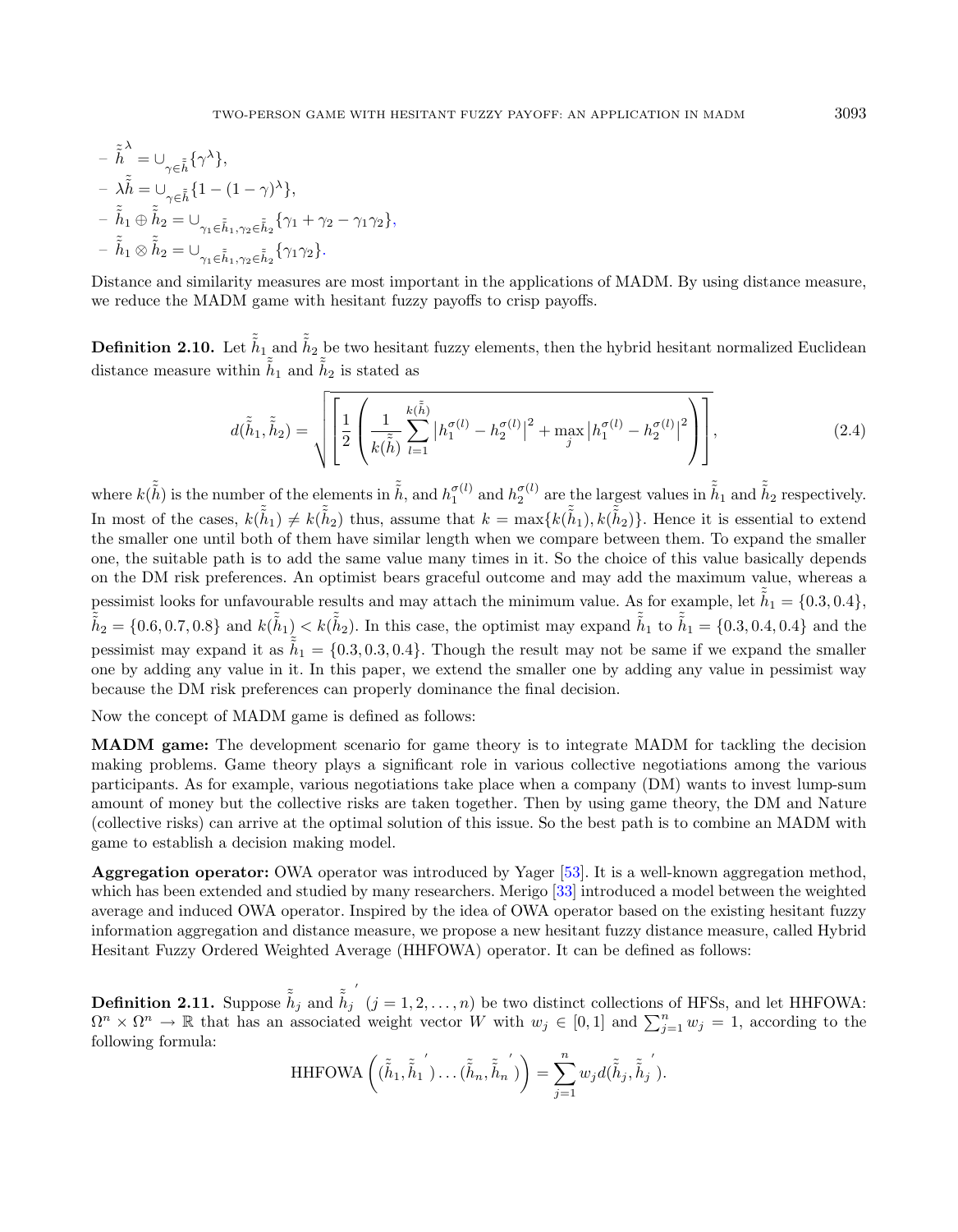**Membership function:** Let  $\mu_{\tilde{a}}(x)$  be the triangular membership function of hesitant fuzzy number  $\tilde{a}$ , is defined by  $\tilde{a} = (a^L, a^C, a^U)$  where  $a^L, a^C$  and  $a^U$  are denoted as lower value, center value and upper value of  $\tilde{a}$ . Presently we define a hesitant fuzzy decision matrix by expanding the definition of triangular hesitant fuzzy number with membership function. The membership function of the triangular hesitant fuzzy number  $\tilde{\tilde{a}} = (a^L, a^C, a^U)$  is stated on the real line which is described as the set:  $L = \{a : \exists \lambda \in \mathbb{R} : a = \lambda a^U + w(1-\lambda)a^L\}.$ Likewise, membership function for a triangular hesitant fuzzy matrix, we state the real line in the space of the matrices as:  $L_1 = \{A : \exists \lambda \in \mathbb{R} : A = \lambda A^U + w(1-\lambda)A^L\}$  where  $A^L = [a_{ij}^L]_{m \times n}$  and  $A^U = [a_{ij}^U]_{m \times n}$ are lower and upper bound matrices respectively, with positive real entry such that  $a_{ij}^L < a_{ij}^U$  for all i and j. So the line  $L_1$  is produced by the matrices  $A^L$  and  $A^U$ . Assume that  $A^C = [a_{ij}^C]_{m \times n}$  be a matrix and  $A^C \in [A^L, A^U] = \{ A : A = \lambda A^L + w(1-\lambda)A^U, \lambda \in [0,1] \},\$ as in the sense of triangular hesitant fuzzy numbers. So,  $A^{\tilde{C}}$  describes the key value of the hesitant fuzzy matrix. From the definition of matrix  $A^C$ , it is obvious that there exists a number  $\bar{\lambda} \in [0, 1]$  such that  $A^C = \bar{\lambda} A^L + w(1 - \bar{\lambda}) A^U$ .

<span id="page-7-1"></span>**Definition 2.12.** Based on the real line  $L_1$  and the matrices  $A^L, A^C, A^U$  as stated above, we define the membership function of the triangular hesitant fuzzy matrix  $\tilde{\tilde{A}} = [\tilde{a}_{ij}]_{m \times n} = (A^L, A^C, A^U)$  as follows:

$$
\mu_{\tilde{A}}(\lambda A^U + w(1 - \lambda)A^L) = \mu(\lambda) = \mu_{\tilde{A}}(A) = \begin{cases} 0, & \text{if } \lambda \le 0, \\ \lambda/\bar{\lambda}, & \text{if } 0 < \lambda < \bar{\lambda}, \\ 1, & \text{if } \lambda = \bar{\lambda}, \\ w(1 - \lambda)/(1 - \bar{\lambda}), & \text{if } \bar{\lambda} < \lambda < 1, \\ 0, & \text{if } \lambda \ge 1. \end{cases}
$$
(2.5)

This is an important to remark that the membership function  $\mu(\lambda) = \mu_{\tilde{A}}(\lambda A^{U} + w(1-\lambda)A^{L})$  is just the membership function of triangular hesitant fuzzy number  $\tilde{\tilde{a}} = (0, \bar{\lambda}, 1)$ . So we define the membership function of the hesitant fuzzy matrix  $\tilde{\tilde{A}} = [\tilde{\tilde{a}}_{ij}]_{m \times n} = (A^L, A^C, A^U)$  with the membership of the hesitant fuzzy number  $(0, \lambda, 1).$ 

**Corollary 2.13.** It is important to note that in Definition [2.12,](#page-7-1) we do not consider that each entry  $\tilde{a}_{ij}$  of the hesitant fuzzy matrix  $\tilde{\tilde{A}}$  as a triangular hesitant fuzzy number i.e.,  $\tilde{\tilde{a}}_{ij}=(a^L_{ij},\;a^C_{ij}\;a^U_{ij})$ . So in this case  $A^C=[a_{ij}^C]_{m\times n}$ , herein no surety that the number  $\lambda$  is applied for considering the matrix  $A^C$ , is free from  $i$  and *i*. In our proposed approach, the matrix  $A^C$  is considered in another way. Our definition of a triangular hesitant fuzzy matrix expresses the matrix  $A^C$  in the subsequent steps:

- Step 1. Suppose  $A^L=[a_{ij}^L]_{m\times n}$  and  $A^U=[a_{ij}^U]_{m\times n}$  be two matrices such that  $a_{ij}^L < a_{ij}^U$  for all i and j.
- Step 2. Discuss the universe of the triangular hesitant fuzzy matrix as the set  $L_1 = \{A : \exists \lambda \in \mathbb{R} : A =$  $\lambda A^L + w(1-\lambda)A^U$ . It can be easily seen that the line  $L_1$  is produced by the two matrices  $A^L = [a_{ij}^L]_{m \times n}$ and  $A^U = [a_{ij}^U]_{m \times n}$  in the space of  $m \times n$  matrices.
- Step 3. State the support of the triangular hesitant fuzzy matrix to form the interval of the matrix:  $[A<sup>L</sup>, A<sup>U</sup>]$  ${A : A = \lambda A^{L} + w(1 - \lambda)A^{U}}.$
- Step 4. Compute a matrix  $A^{\tilde{C}}$  such that  $A^C \in [A^L, A^U]$ . In Step 3, by definition of interval  $[A^L, A^U]$  it easily confirms that there exists a number  $\bar{\lambda}$  such that  $A^C = \bar{\lambda}A^L + w(1 - \bar{\lambda})A^U$ . Here,  $\bar{\lambda}$  is independent on i and j such that the matrix  $A^C$  lies on the interval of matrices  $[A^L, A^U].$
- Step 5. From Step 1 to Step 4, we consider the triangular hesitant fuzzy matrix as follows:  $\tilde{\tilde{A}} = [\tilde{\tilde{a}}_{ij}]_{m \times n} =$  $(A^{\overline{L}}, A^{\overline{C}}, A^{\overline{U}})$  with the membership function is defined in (2.5).

# 3. Problem environment

<span id="page-7-0"></span>First, we reduce the initial hesitant fuzzy MADM problem into a two-person game with hesitant fuzzy payoffs and thereafter we solve the formulated MADM game by LPP and HHFOWA-TOPSIS approach. This MADM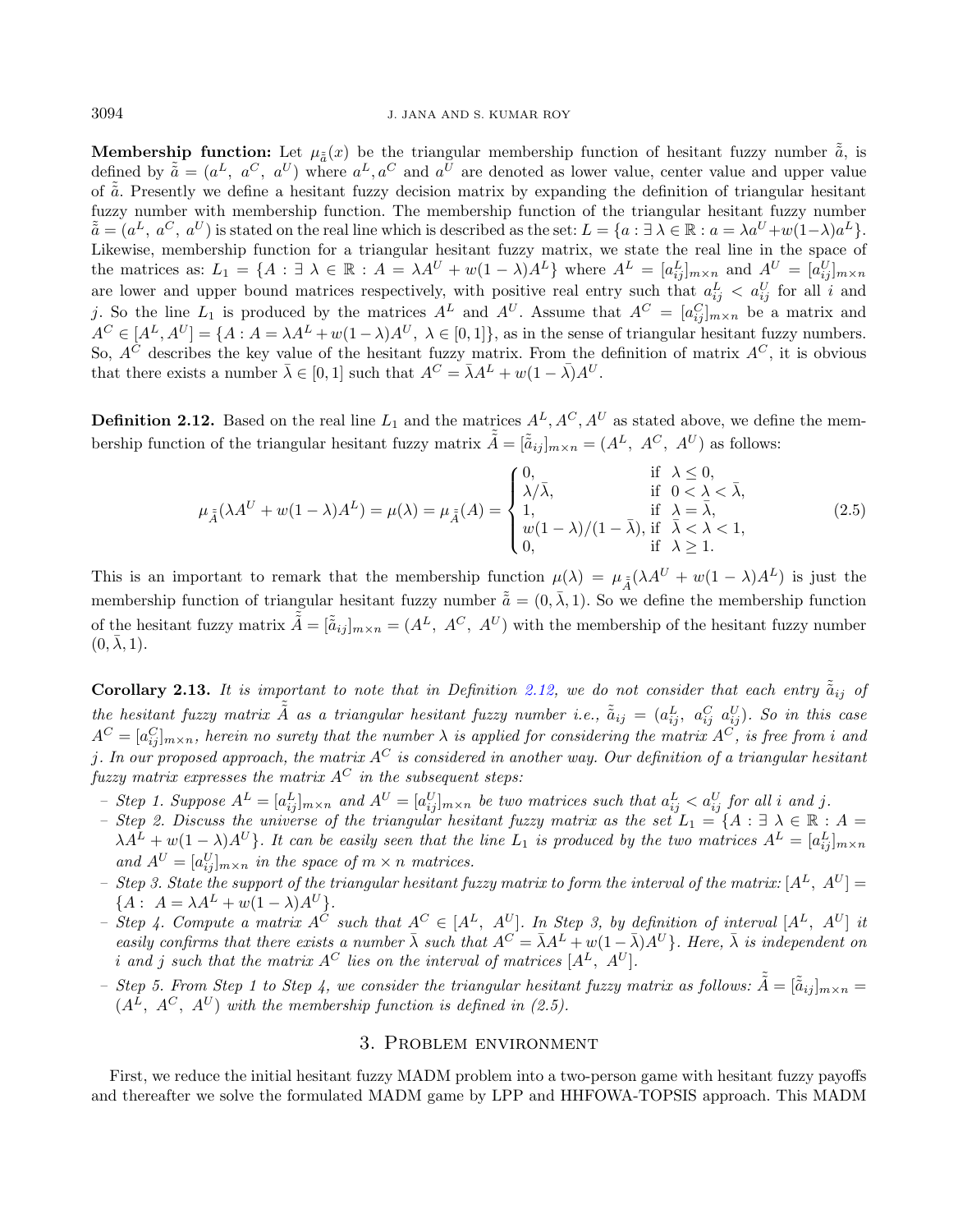|                    |       | $C_1$                    | $C_2$                    | .         | $C_n$                    |
|--------------------|-------|--------------------------|--------------------------|-----------|--------------------------|
|                    | $A_1$ | $\tilde{\tilde{a}}_{11}$ | $\tilde{\tilde{a}}_{12}$ | $\cdot$ . | $\tilde{\tilde{a}}_{1n}$ |
| $\tilde{\tilde{}}$ | $A_2$ | $\tilde{\tilde{a}}_{21}$ | $\tilde{\tilde{a}}_{22}$ |           | $\tilde{\tilde{a}}_{2n}$ |
|                    |       |                          |                          |           |                          |
|                    |       |                          |                          |           |                          |
|                    |       |                          |                          |           |                          |
|                    | $A_m$ | $\tilde{\tilde{a}}_{m1}$ | $\tilde{\tilde{a}}_{m2}$ |           | $\tilde{\tilde{a}}_{mn}$ |
|                    |       |                          |                          |           |                          |

<span id="page-8-0"></span>Table 3. Hesitant fuzzy MADM problem.

game is converted into two-person crisp MADM game by using  $\alpha$ -cut and maximin principle, and then it is solved by LPP. Also the initial hesitant fuzzy MADM game is solved by HHFOWA approach for comparison purpose. The  $\alpha$ -cut is emerged in the procedure of Sakawa and Yano [\[45\]](#page-17-25) for analyzing multi-objective non-linear problem with fuzzy information.

# 3.1. Statement of the problem

Now we present a hesitant fuzzy MADM problem which is described in Table [3](#page-8-0) as:

 $\tilde{\tilde{A}}$ 

Where the player I has m alternatives  $(A_i, i = 1, 2, ..., m)$  corresponding to n attributes  $(C_j, j = 1, 2, ..., n)$ ;  $\tilde{\tilde{a}}_{ij}$  stands for ranking of *i*-th alternative corresponding to *j*-th attribute. The main intention of player I is to choose the best alternative in accordance with the obtainable information in the hesitant fuzzy MADM problem. Here, player I assumes that  $\tilde{\tilde{A}} = [\tilde{\tilde{a}}_{ij}]_{m \times n} = (A^L, A^C, A^U)$  is a hesitant fuzzy MADM problem.

# 3.2. Model formulation

Here, we convert the basic hesitant fuzzy MADM problem into two-person zero-sum game by using  $\alpha$ -cut and maximin principle. Now we consider the following subsection for describing our approach.

# 3.2.1. The  $\alpha$ -cut

From the approach of Sakawa and Yano [\[45\]](#page-17-25), player I applies the concept of  $\alpha$ -cut into the matrix  $\tilde{\tilde{A}} =$  ${A : \mu_{\tilde{A}}(A) \geq \alpha}$ . Then  $\mu(\lambda)$  in equation [\(2.5\)](#page-6-0) is just the membership function of the triangular hesitant fuzzy number  $\tilde{\tilde{a}} = (0, \bar{\lambda}, 1), \ \bar{\lambda} \in [0, 1]$ . From the characteristics of triangular hesitant fuzzy number,  $\alpha$ -cut is connected with this hesitant fuzzy number, which will be an interval type  $\{\lambda : \lambda \in \mathbb{R}, \mu(\lambda) \ge \alpha\} = [\lambda_{\alpha}^{L}, \lambda_{\alpha}^{U}]$ , where  $\lambda_{\alpha}^{L}$  and  $\lambda_{\alpha}^U$  are lower and upper bounds of the  $\alpha$ -cut respectively. Here, we assume that  $A_{\alpha}^L = \lambda_{\alpha}^L A^L + w(1 - \lambda_{\alpha}^L)A^U$ and  $A^U_\alpha = \lambda^U_\alpha A^L + w(1-\lambda^U_\alpha)A^U$ .  $A^L_\alpha = [a^L_{\alpha ij}]_{m \times n}$  and  $A^U_\alpha = [a^U_{\alpha ij}]_{m \times n}$  are the  $\alpha$ -cut lower and upper bound matrices respectively, connected with the hesitant fuzzy matrix  $\tilde{A}$ . From the  $\alpha$ -cut, connected with the triangular hesitant fuzzy number  $\tilde{a} = (0, \bar{\lambda}, 1)$ , it can be expressed as  $[\lambda^L_{\alpha}, \lambda^U_{\alpha}] = {\lambda : \exists \delta \in [0, 1] : \lambda$  $\lambda = \delta \lambda_{\alpha}^{L} + w(1-\lambda)\lambda_{\alpha}^{U}$ . Then we choose the relation between the membership functions  $\mu(\lambda)$  and  $\mu_{\tilde{A}}(A)$  is  $\mu(\lambda) = \mu_{\tilde{A}}(A) = \mu_{\tilde{A}}(\lambda A^U + w(1-\lambda)A^L)$ . Now the  $\alpha$ -cut set  $\tilde{A}_{\alpha} = \{A : \mu_{\tilde{A}}(A) \geq \alpha\}$  connected with the triangular hesitant fuzzy matrix  $\tilde{\tilde{A}} = (A^L, A^C, A^U)$  can be stated as:

<span id="page-8-1"></span>
$$
\tilde{\tilde{A}}_{\alpha} = \{ \bar{A} : \bar{A} \in L_1, \mu_{\tilde{\tilde{A}}}(\bar{A}) \ge \alpha \} = [A_{\alpha}^L, A_{\alpha}^U] = \{ \lambda A_{\alpha}^U + w(1 - \lambda) A_{\alpha}^L \}.
$$
\n(3.1)

In this way we achieve an interval MADM decision matrix with the help of equation [\(3.1\)](#page-8-1), which is shown in Table [4.](#page-9-1)

#### 3.2.2. Two-person zero-sum game

Now, we have an interval MADM decision matrix (i.e., Table [4\)](#page-9-1). Player I does not have any message over the feature of this decision matrix due to uncertainty. Here we reduce the interval MADM decision matrix to a twoperson zero-sum game. So player I has to accept one of the criteria *i.e.*, the maximin principle of decision making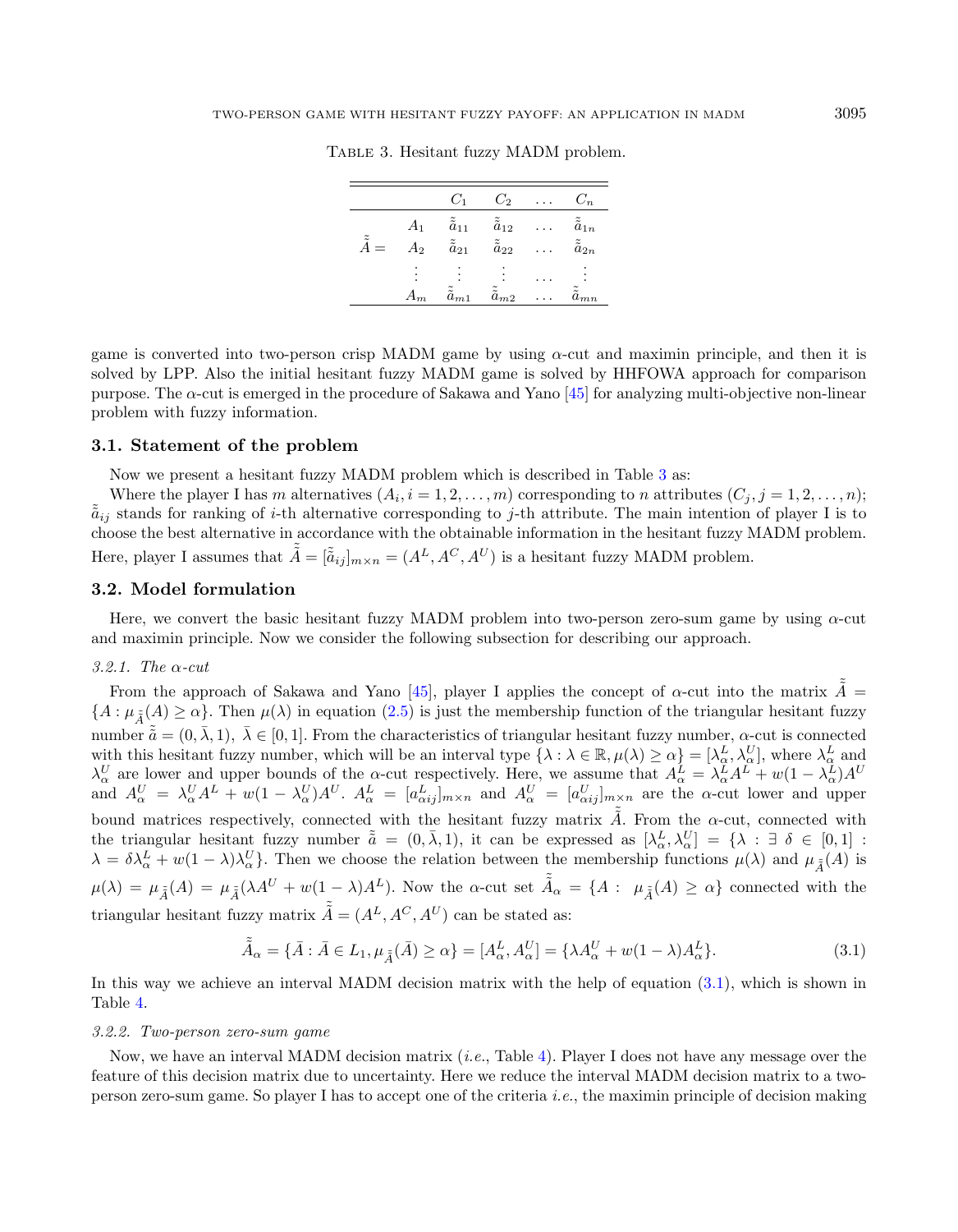|             | $C_1$                                                                                                                                                    | $C_2$ $C_n$                        |          |  |
|-------------|----------------------------------------------------------------------------------------------------------------------------------------------------------|------------------------------------|----------|--|
| $\bar{A} =$ | $A_1$ $[a_{11}^L, a_{11}^U]$ $[a_{12}^L, a_{12}^U]$ $[a_{1n}^L, a_{1n}^U]$<br>$A_2$ $[a_{21}^L, a_{21}^U]$ $[a_{22}^L, a_{22}^U]$ $[a_{2n}^L, a_{2n}^U]$ |                                    |          |  |
|             | $\cdots$<br>$A_m$ $[a_{m1}^L, a_{m1}^U]$ $[a_{m2}^L, a_{m2}^U]$ $[a_{mn}^L, a_{mn}^U]$                                                                   | $\sim$ $\sim$ $\sim$ $\sim$ $\sim$ | $\cdots$ |  |

<span id="page-9-2"></span><span id="page-9-1"></span>TABLE 4. Interval MADM decision matrix.

Table 5. Two-person zero-sum crisp matrix game.

|       |                | $C_1$    | $C_2$             |                             | $C_n$    |
|-------|----------------|----------|-------------------|-----------------------------|----------|
|       | $A_1$          | $a_{11}$ | $a_{12}$          | $\sim$ $\sim$ $\sim$ $\sim$ | $a_{1n}$ |
| $A =$ | A <sub>2</sub> | $a_{21}$ | $a_{22}$          | $\cdots$                    | $a_{2n}$ |
|       | ٠              | .        | $\cdots$          | .                           |          |
|       | $A_m$          |          | $a_{m1}$ $a_{m2}$ | $\cdots$                    | $a_{mn}$ |

problem in fuzziness. According to the fact, player I is protective and conclude that player II is against him. So from equation [\(3.1\)](#page-8-1), we see that interval MADM decision matrix form in a two-person zero-sum game versus player II. Now we try to find the expected payoffs and optimal solutions of player I and player II. Player I views player II as non-cooperative player. Then we consider  $X$  *i.e.*,  $X = \{x : \sum_{i=1}^{m} x_i = 1, x_i \ge 0, i = 1, 2, ..., m\}$ and  $Y = \{y : \sum_{j=1}^{n} y_j = 1, y_j \ge 0, j = 1, 2, ..., n\}$  are the pair of mixed strategies of player I and player II over the collection of alternatives  $\{A_i, i = 1, 2, ..., m\}$  and the collection of attributes  $\{C_j, j = 1, 2, ..., n\}$ respectively. Considering the various values of  $\alpha$  in the  $\alpha$ -cut,  $\tilde{A}_{\alpha} = {\lambda A_{\alpha}^U + w(1 - \lambda)A_{\alpha}^L, \lambda \in [0,1]}$  given in equation [\(3.1\)](#page-8-1). Then we make two-person zero-sum crisp matrix game which is shown in Table [5.](#page-9-2)

Player I is the maximizing player and player II is the minimizing player. From definition, the expected payoff of the player I is  $x^t A y = \sum_{j=1}^n \sum_{i=1}^m a_{ij} x_i y_j$  and for player II is  $-x^t A y$ . So the basic hesitant fuzzy MADM problem is reduced into matrix game with crisp payoffs. Now we derive the optimal strategies of player I and player II and the value of the game.

# 4. Solution procedure

<span id="page-9-0"></span>In this section, we give a detailed discussion of LPP and HHFOWA-TOPSIS approach. The procedure for solving the hesitant fuzzy MADM game consists of two algorithms. Algorithm [4.6](#page-11-0) is for obtaining the optimal strategy of crisp MADM game and ranking order of each alternative. Then Algorithm [4.7](#page-12-1) is based on HHFOWA-TOPSIS approach to get the optimal ranking order of alternatives.

# 4.1. LPP

At first we convert a two-person crisp matrix game (i.e., Table [5\)](#page-9-2) into a problem for solving two free optimization problems. Then by Theorem 1, to find a solution for crisp game, then we derive the optimal solution of the consequent pair of optimization models and finally we obtain the mixed strategies. The consequent pair of optimization models is as follows:

$$
\begin{array}{ll}\n\textbf{(MOD - 5)} & \min_{x'} x' e_m \\
\text{subject to} & \begin{cases} x' t_{\alpha} \ge e_n^t \\ x_i' \ge 0, \forall i \end{cases} \\
\text{subject to} & \begin{cases} A_{\alpha} y' \le e_m \\ y_j' \ge 0, \forall j \end{cases}\n\end{array}
$$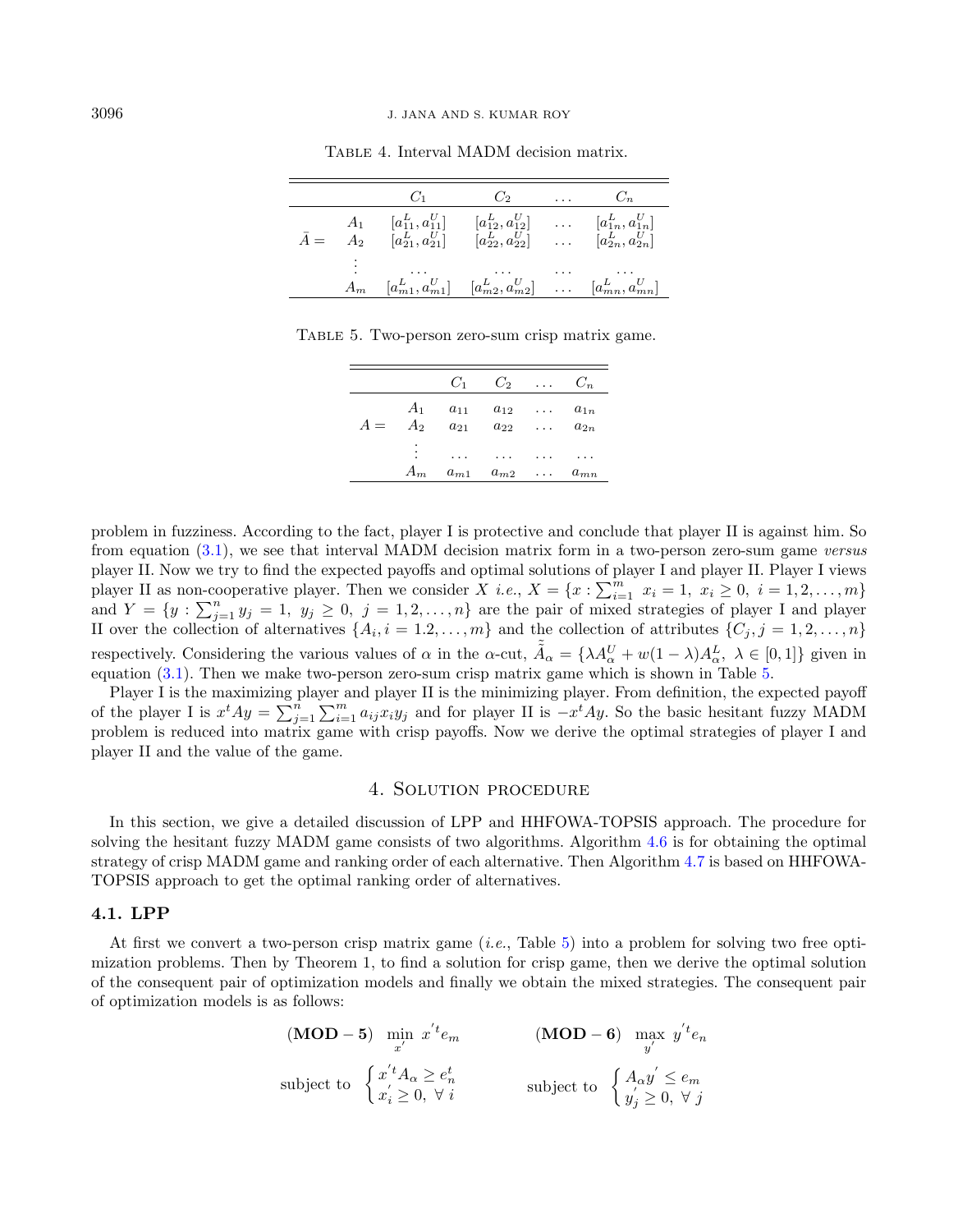<span id="page-10-1"></span>where  $A_{\alpha} = [a_{\alpha ij}] \in \tilde{A}_{\alpha}$ . So we have the following definition:

**Definition 4.1.** Let  $x'_\n\alpha^*$  and  $y'_\n\alpha^*$  are the optimal solutions of (MOD-5) and (MOD-6). Then the mixed strategies  $x_{\alpha}^* = v_1 x_{\alpha}'^*$  and  $y_{\alpha}^* = v_2 y_{\alpha}'^*$ , where  $\sum_{i=1}^m x_i'^* = \frac{1}{v_1}$  and  $\sum_{j=1}^n y_j'^* = \frac{1}{v_2}$  are said to be optimal strategies of player I and player II respectively.

<span id="page-10-0"></span>Corollary 4.2. (MOD-5) and (MOD-6) are equivalent to the following models respectively.

$$
\begin{array}{ll}\n\textbf{(MOD - 7)} & \min_{x'} x' e_m \\
\text{subject to} & \begin{cases} x' t A_\alpha^U \ge e_n \\
 x' t A_\alpha^L \ge e_n \\
 x_i \ge 0, \forall i.\n\end{cases} \\
\text{subject to} & \begin{cases} A_\alpha^U y' \le e_m \\
 A_\alpha^L y' \le e_m \\
 y_j' \ge 0, \forall j.\n\end{cases}\n\end{array}
$$

Proof. We want to prove that (MOD-5) and (MOD-7) are same. So our problem is  $(MOD - 9)$ 

$$
\min_{x'} x'^{t} e_m
$$
\nsubject to 
$$
x'^{t} A_{\alpha} \ge e_n
$$
\n
$$
x'_i \ge 0, \forall i, A_{\alpha} = [a_{\alpha ij}] \in \tilde{A}_{\alpha}
$$

since  $A_{\alpha} \in \tilde{A}_{\alpha}$ , it can be expressed as  $\{\eta A_{\alpha}^L + w(1-\eta)A_{\alpha}^U\}$ ,  $0 \leq \eta \leq 1$ , then (MOD-9) can be stated as (Model-10).

(MOD - 10) 
$$
\min_{x'} x' e_m
$$
  
\n(MOD - 11) 
$$
\min_{x'} x' e_m
$$
  
\nsubject to 
$$
\begin{cases}\n x' t P + \eta x' t Q \ge e_n \\
 x'_i \ge 0, \forall i \\
 0 \le \eta \le 1.\n\end{cases}
$$
  
\nsubject to 
$$
\begin{cases}\n x' t P \ge e_n \\
 x' t P + x' t Q \ge e_n \\
 x'_i \ge 0, \forall i.\n\end{cases}
$$

where  $P = A_{\alpha}^U$ , and  $Q = w(A_{\alpha}^L - A_{\alpha}^U)$ . We want to show that set of constraints of (MOD-10) and (MOD-11) are same. Let us consider that  $x'$  justifies the constraints of (MOD-11), then we get

$$
x^{t}P \ge e_n
$$
 and  $x^{t}P + x^{t}Q \ge e_n$ ,  $x'_{i} \ge 0$ .

So we multiply the first inequality by  $w(1 - \eta)$  and second by  $w\eta$ , with  $\eta \in [0, 1]$ , we have  $w(1 - \eta)x'^t P \ge$  $w(1-\eta)e_n$  and  $w\eta x'^{t}P + w\eta x'^{t}Q \geq w\eta e_n, x_i' \geq 0$ . Adding these two inequalities we get  $x'^{t}P + \eta x'^{t}Q \geq e_n$ with  $x_i' \geq 0$  and  $0 \leq \eta \leq 1$ . So, x' justifies the constraints of (MOD-10). Now we observe that x' satisfies the constraints of (MOD-11), if we take  $\eta = 0$  and  $\eta = 1$  in the constraints of (MOD-10). Thus the objective functions are identical in (MOD-10) and (MOD-11). Hence we can state that the two problems are same. Also, if we replace P and Q with  $w(A^U_\alpha)$  and  $w(A^L_\alpha - A^U_\alpha)$  respectively, the expected similarity will be checked. Similarly the equality of (MOD-6) and (MOD-8) can be verified. Then by Corollary [4.2](#page-10-0) we convert the (MOD-5) and (MOD-6) to the simple LPPs (MOD-7) and (MOD-8) and then solve easily using the simplex method.  $\square$ 

#### 4.1.1. Score function

Now we propose a new score function to determine the expected score of alternatives  $A_i$   $(i = 1, 2, \ldots, m)$ corresponding to the attributes  $C_j$   $(j = 1, 2, ..., n)$ , associated with the decision matrix. Score function plays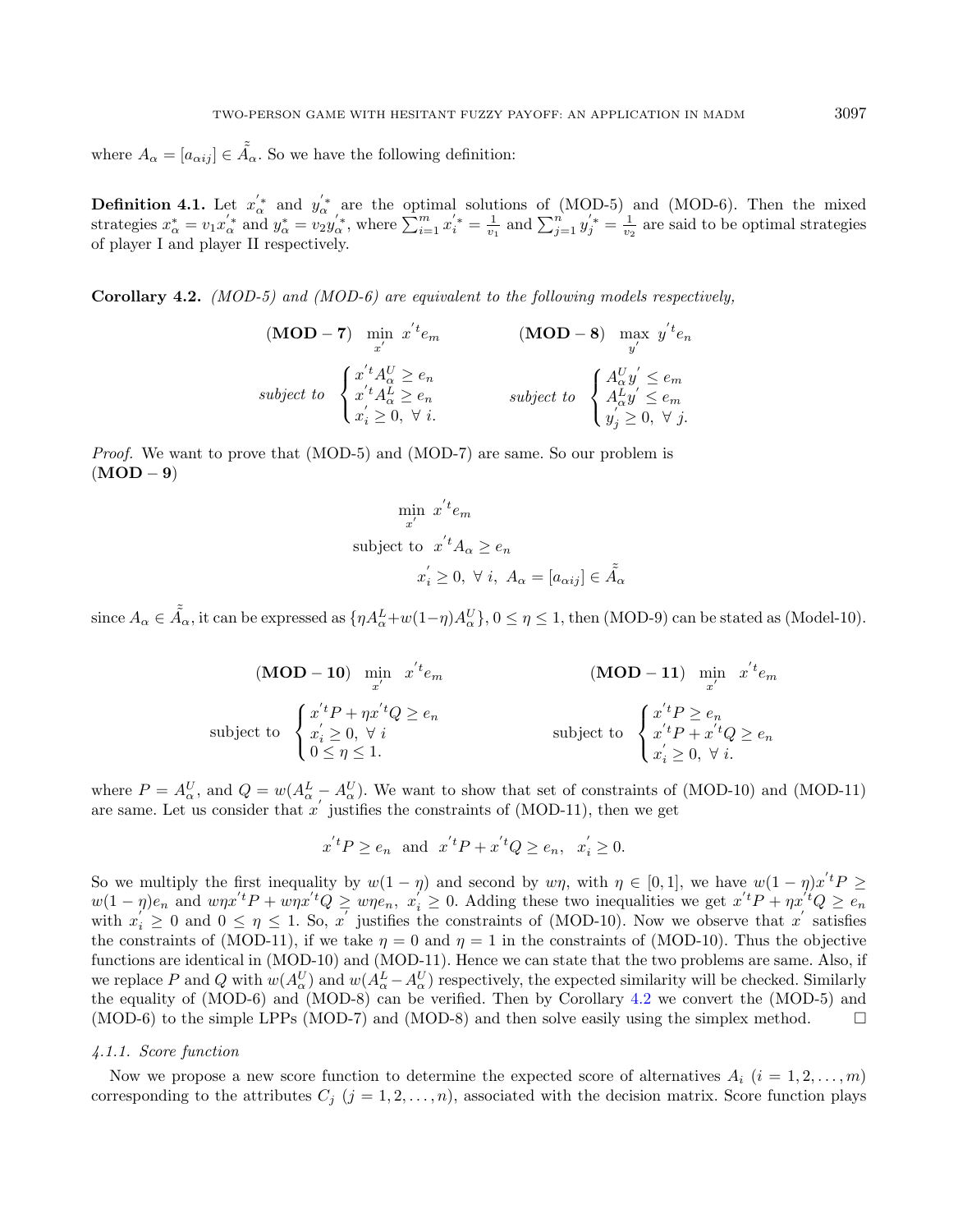a significant part in real-life decision making problem concerning imprecision or uncertain information and specially in decision making problem. Many types of score functions are chosen to solve such problems. Here we design a new score function for the initial hesitant fuzzy MADM problem. Now we define the expected score for an alternative in MADM game.

**Definition 4.3.** Let  $x'_\n\alpha^*$  and  $y'_\n\alpha^*$  are the optimal solutions of (MOD-5) and (MOD-6), respectively, so the desired score of every alternative  $A_i$  corresponding to the decision matrix  $\tilde{\tilde{A}} = [\tilde{\tilde{a}}_{ij}] \in \tilde{\tilde{A}}_{\alpha}$ , and  $\alpha$ -cut is denoted by  $ES(A_i, \tilde{\tilde{A}})$  and defined as  $ES(A_i, \tilde{\tilde{A}}) = x_{i,\alpha}^* \sum_{j=1}^n a_{ij} y_{j,\alpha}^*$ , where  $x_{i,\alpha}^*$  and  $y_{j,\alpha}^*$  are the parts of the mixed strategies  $x_{\alpha}^*$  and  $y_{\alpha}^*$ , respectively, those are determined by the following relation  $x_{\alpha}^{'*} = x_{\alpha}^*/v_1$  and  $y_{\alpha}^{'*} = y_{\alpha}^*/v_2$ , and  $\sum_{i=1}^{m} x_{i,\alpha}^{\tau_{*}} = \frac{1}{v_{1}}$  and  $\sum_{j=1}^{n} y_{j,\alpha}^{\tau_{*}} = \frac{1}{v_{2}}$ .

<span id="page-11-1"></span>**Corollary 4.4.** Let  $A_{\alpha} = [a_{\alpha ij}]$  be a matrix in  $\tilde{A}_{\alpha}$ , the expected score of each alternative  $A_i$ ,  $ES(A_i, A_{\alpha}) =$  $x_{i,\alpha}^*\sum_{j=1}^n a_{\alpha ij} y_{j,\alpha}^*$  in  $A_\alpha$  satisfies the following relation:

<span id="page-11-2"></span>
$$
x_{i,\alpha}^* \sum_{j=1}^n a_{\alpha ij}^L \ y_{j,\alpha}^* \le ES(A_i, A_\alpha) \le x_{i,\alpha}^* \sum_{j=1}^n a_{\alpha ij}^U \ y_{j,\alpha}^*.
$$

*Proof.* We have  $a_{ij}^L \le a_{\alpha ij} \le a_{ij}^U$  for all i and j. Therefore, the proof is straightforward.

**Corollary 4.5.** Using Corollary [4.4,](#page-11-1) we calculate the range  $[x_{i,\alpha}^* \sum_{j=1}^n a_{\alpha ij}^L y_{j,\alpha}^*, x_{i,\alpha}^* \sum_{j=1}^n$ 

 $a^U_{\alpha ij}$   $y^*_{j,\alpha}$  of the desired score of every alternative  $A_i$  in MADM problem with decision matrix  $A_\alpha \in \tilde{A}_\alpha$ , then we derive only the optimal solutions of (MOD-7) and (MOD-8).

# New score function based on hesitant fuzzy number:

Applying interval ordering, the ideal way to rank the alternatives is to rank the interval  $[x_{i,\alpha}^*\sum_{j=1}^n a_{\alpha ij}^L y_{j,\alpha}^*, x_{i,\alpha}^*\sum_{j=1}^n a_{\alpha ij}^U y_{j,\alpha}^*, i = 1,2,\ldots,m$ . But we have no surety about the overlapping of these intervals. To cover this situation, we consider a pointwise comparison of every interval. We put weights  $\psi$ and  $1 - \psi$  with  $\psi \in [0, 1]$ , then determine the score of alternatives  $A_i, i = 1, 2, \ldots, m$  as:

$$
A_{i} = \psi \left( x_{i, \alpha}^{*} \sum_{j=1}^{n} a_{\alpha i j}^{U} y_{j, \alpha}^{*} \right) + w(1 - \psi) \left( x_{i, \alpha}^{*} \sum_{j=1}^{n} a_{\alpha i j}^{L} y_{j, \alpha}^{*} \right).
$$
 (4.1)

As for example, player I chooses  $\psi = 0$  if he tries to compare the lower value of intervals and if player I tries to compare the intervals by the middle value then he selects  $\psi = 0.5$ . Then the weight  $\psi \in [0,1]$  stands for the significance if player I gives on upper expected value. So the weight  $(1 - \psi)$  describes the significance pointed to the lower expected value. Then player I chooses the weight  $\psi \in [0,1]$  to calculate the expected score of each alternative  $A_i$  associated with the  $\alpha$ -cut by equation [\(4.1\)](#page-11-2), where  $\alpha$  is chosen by player I. Using the new score function, player I can rank the alternatives from the highest to the lowest based on the varying values of  $\alpha$  and  $\psi$ .

<span id="page-11-0"></span>Algorithm 4.6. Now we develop an algorithm to find the optimal strategies of player I and player II. Also we find the expected score of each alternative corresponding to the attributes. In this procedure, player I decides the  $\alpha$ -cut based on the chosen value  $\alpha$ .

- Step 1. Player I selects the  $\alpha$ -cut to obtain the optimal solutions  $x_{\alpha}^{'}$  and  $y_{\alpha}^{'}$  of (MOD-5) and (MOD-6), respectively consequently determines the mixed strategies  $x^*_{\alpha} = v_1 x_{\alpha}^{\dagger}$  and  $y^*_{\alpha} = v_2 y_{\alpha}'^*$ . Definition [4.1](#page-10-1) and Corollary [4.2](#page-10-0) show that these strategies are the optimal solutions of the two-person zero-sum game.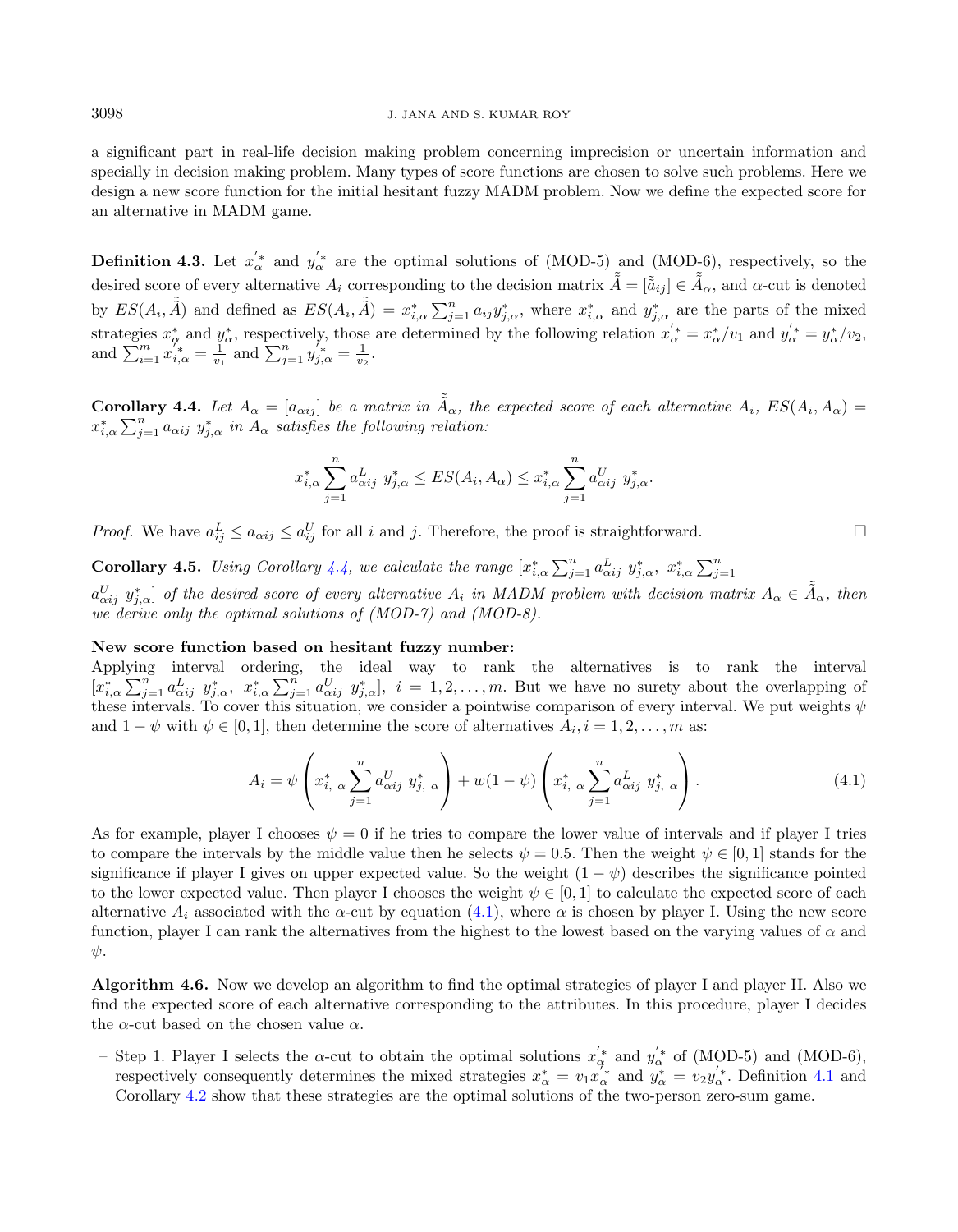- Step 2. Player I considers the weight  $\psi \in [0,1]$ , and then determines the desired score of every alternative according to equation [\(4.1\)](#page-11-2).
- Step 3. At last, we present the preference order of each alternative according as first (1), second (2), third  $(3)$  and fourth  $(4)$ .

# 4.2. The proposed HHFOWA-TOPSIS approach

In this subsection, we propose the TOPSIS approach based on HHFOWA operator. The basic principle of the proposed TOPSIS approach is the chosen alternative should have the maximal and minimal hybrid hesitant fuzzy normalized Euclidean distance from PIS and NIS respectively.

Suppose that an MADM problem has m alternatives  $(A_i, i = 1, 2, \ldots, m)$  corresponding to n attributes  $(C_j, j =$  $1, 2, \ldots, n$ . All the values are assigned to the alternatives with hesitant fuzzy attribute can be expressed in a decision matrix. So the procedure of HHFOWA-TOPSIS approach is discussed in Algorithm [4.7.](#page-12-1)

Algorithm 4.7. – Step 1. Calculate the PIS  $(A^+)$  and NIS  $(A^-)$  respectively as  $A^+ = \{\tilde{h}_1^+, \tilde{h}_2^+, \ldots, \tilde{h}_n^+\}$  and  $A^{-} = \{\tilde{h}_1^-, \tilde{h}_2^-, \ldots, \tilde{h}_n^-\}$ , where  $\tilde{h}_j^+ = \bigcup_{i=1}^m \tilde{h}_{ij} = \bigcup_{\gamma_{1j} \in \tilde{h}_{ij}, \ldots, \gamma_{mj} \in \tilde{h}_{mj}} \max(\gamma_{ij}, \ldots, \gamma_{mj})$  and  $\tilde{h}_j^- = \bigcap_{i=1}^m \tilde{h}_{ij} =$  $\bigcap_{\gamma_{1j}\in\tilde{\tilde{h}}_{ij},\ldots,\gamma_{mj}\in\tilde{\tilde{h}}_{mj}}\min\left(\gamma_{ij},\ldots,\gamma_{mj}\right),\ \ j=1,2,\ldots,n.$ 

– Step 2. Determine the HHFOWA between each alternative with the hesitant fuzzy PIS and the hesitant fuzzy NIS by using Definition [2.11](#page-6-1) as follows:

<span id="page-12-2"></span><span id="page-12-1"></span>
$$
D_i^+ = \text{HHFOWA}(A_i, A^+) = \sum_{j=1}^n w_j d(h_{ij}, h_j^+) \tag{4.2}
$$

$$
D_i^- = \text{HHFOWA}(A_i, A^-) = \sum_{j=1}^n w_j d(h_{ij}, h_j^-). \tag{4.3}
$$

– Step 3. The relative closeness of the alternatives  $A_i$  can be defined as:

$$
D_i = \frac{\text{HHFOWA}(A_i, A^-)}{\text{HHFOWA}(A_i, A^-) + \text{HHFOWA}(A_i, A^+)}, \quad i = 1, 2, \dots, m.
$$

<span id="page-12-0"></span>– Step 4. Then rank the alternatives according to their scores.

# 5. Application example

An investment company is wishing to invest a lump-sum amount of money in one of possible four alternatives which are as: the first alternative  $(A_1)$  is a TV company, the second alternative  $(A_2)$  is a computer company. the third alternative  $(A_3)$  is a food company and the fourth alternative  $(A_4)$  is a car company. The investment company also suggests five attributes based on the alternatives and they are: production risk  $(C_1)$ , financial risk  $(C_2)$ , management risk  $(C_3)$ , environment risk  $(C_4)$  and market risk  $(C_5)$ . The triangular hesitant fuzzy decision matrix  $\tilde{\tilde{A}} = [\tilde{a}_{ij}]_{m \times n} = (A^L, A^C, A^U)$  (set  $\bar{\lambda} = 0.5$ ) is obtained from the investment selection problem which is as follows:

$$
A^{L} = \begin{bmatrix} 0.25 & 0.15 & 0.85 & 0.65 & 0.45 \\ 0.65 & 0.35 & 0.15 & 0.45 & 0.25 \\ 0.15 & 0.75 & 0.15 & 0.45 & 0.15 \\ 0.35 & 0.45 & 0.55 & 0.35 & 0.55 \end{bmatrix}, A^{C} = \begin{bmatrix} 0.373 & 0.278 & 0.875 & 0.753 & 0.495 \\ 0.708 & 0.423 & 0.278 & 0.563 & 0.328 \\ 0.233 & 0.801 & 0.323 & 0.518 & 0.278 \\ 0.468 & 0.518 & 0.613 & 0.423 & 0.658 \end{bmatrix}
$$

$$
A^{U} = \begin{bmatrix} 0.55 & 0.45 & 1.00 & 0.95 & 0.60 \\ 0.85 & 0.55 & 0.45 & 0.75 & 0.45 \\ 0.35 & 0.95 & 0.55 & 0.65 & 0.45 \\ 0.65 & 0.65 & 0.75 & 0.55 & 0.85 \end{bmatrix}.
$$

Here we consider the weight  $w = 0.9$  so that the center value  $(A^C)$  lies between  $A^L$  and  $A^U$ .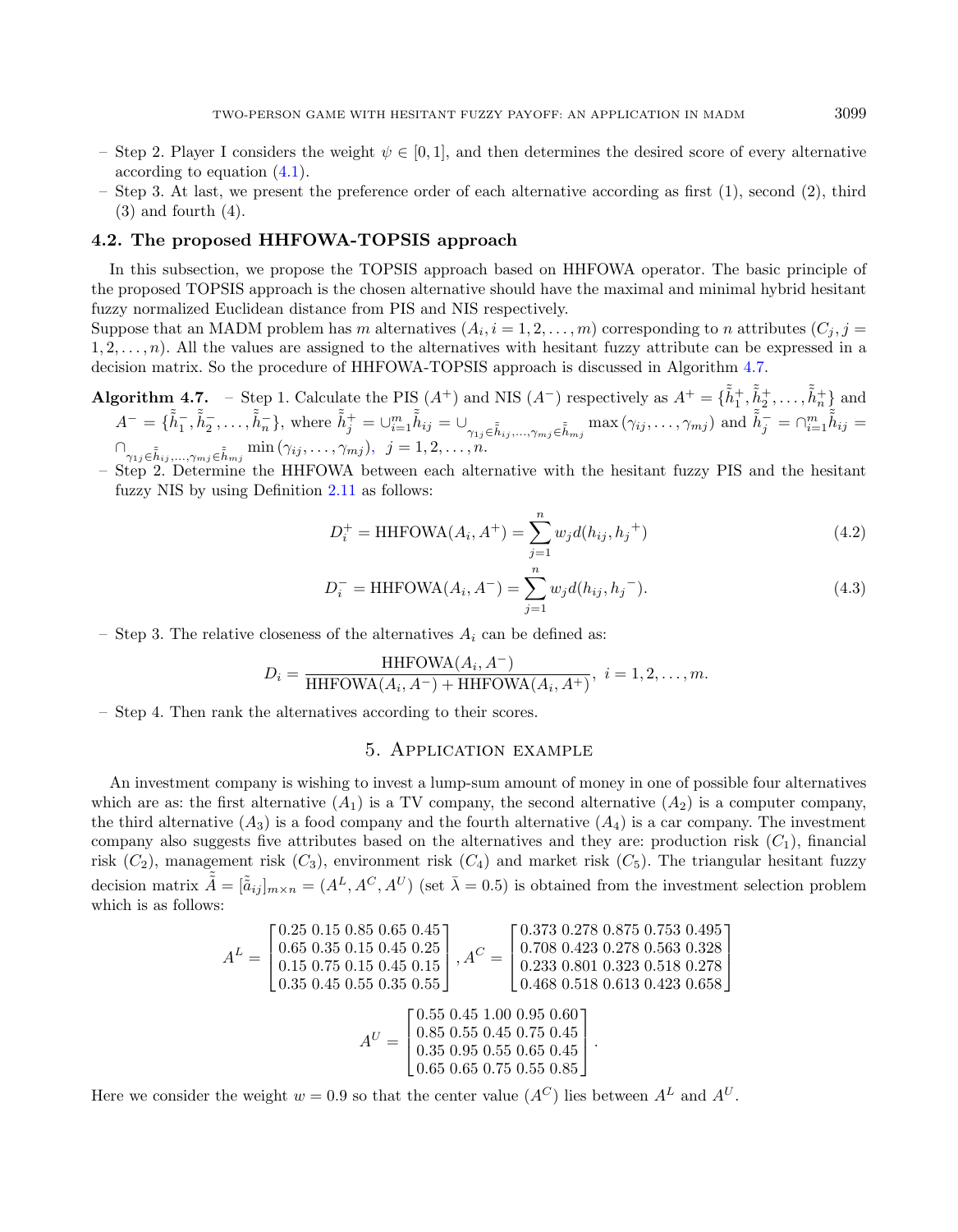<span id="page-13-1"></span>

| $x^*_{\alpha}$ and $y^*_{\alpha}$ | $\alpha = 0.3$ | $\alpha = 0.5$ | $\alpha = 0.7$ | $\alpha = 0.9$ |
|-----------------------------------|----------------|----------------|----------------|----------------|
| $x^*_{1,\alpha}$                  | 0.09           | 0.08           | 0.08           | 0.08           |
| $x^*_{2,\alpha}$                  | 0.30           | 0.26           | 0.30           | 0.29           |
| $x^*_{3,\alpha}$                  | 0.11           | 0.11           | 0.10           | 0.12           |
| $x^*_{4,\alpha}$                  | 0.50           | 0.55           | 0.52           | 0.51           |
| $y^*_{1,\alpha}$                  | 0.17           | 0.24           | 0.28           | 0.18           |
| $y^*_{2,\alpha}$                  | 0.28           | 0.33           | 0.34           | 0.28           |
| $y^*_{3,\alpha}$                  | 0.00           | 0.13           | 0.18           | 0.00           |
| $y^*_{4,\alpha}$                  | 0.35           | 0.00           | 0.20           | 0.35           |
| $y^*_{5,\alpha}$                  | 0.19           | 0.30           | 0.00           | 0.19           |

<span id="page-13-0"></span>TABLE 6. Computational results of  $x^*_{\alpha}$  and  $y^*_{\alpha}$ .

Table 7. Score of each hesitant fuzzy alternative with its priority.

|                       | $A_1$    | $A_2$    | $A_3$    | $A_4$    |
|-----------------------|----------|----------|----------|----------|
| $\alpha = \psi = 0.3$ | 0.043(4) | 0.144(2) | 0.053(3) | 0.241(1) |
| $\alpha = \psi = 0.5$ | 0.034(4) | 0.109(2) | 0.046(3) | 0.227(1) |
| $\alpha = \psi = 0.7$ | 0.038(4) | 0.143(2) | 0.048(3) | 0.247(1) |
| $\alpha = \psi = 0.9$ | 0.040(4) | 0.144(2) | 0.532(3) | 0.249(1) |

# 5.1. Results and discussion

To solve this problem, we apply the LPP and HHFOWA-TOPSIS approach to obtain the optimal ranking order.

#### 5.1.1. Applying the LPP

We impose the proposed Algorithm [4.6](#page-11-0) to validate the MADM game. First, the  $\alpha$ -cut is fixed for different values within the interval [0, 1], and then calculate the optimal strategies  $x^*_{\alpha}$  and  $y^*_{\alpha}$  which are shown in Table [6](#page-13-0) (by Step 1 of Algorithm [4.6\)](#page-11-0). Secondly, player I sets the value of  $\psi$ . Then determine the expected score of every alternative (by Step 2 of Algorithm [4.6\)](#page-11-0) corresponding to various  $\alpha$ -cuts and different  $\psi$ . Thereafter, the accepted outcomes are displayed in Table [7.](#page-13-1) Now for this example, we say that the ranking of each alternative remains adjustable for various values of  $\alpha$ . Here, we choose: poor (0.3), medium (0.5), good (0.7) and excellent  $(0.9)$ . At last, we give the preference order of each alternative by Step 3:  $A_4$  (Car company) is considered as the best alternative with largest score and  $A_1$  is a computer company, likes to be the worst alternative with the smallest score in this MADM game. So, the ranking order of this MADM game will be  $A_4 > A_2 > A_3 > A_1$ (> means "is preferred to"). So this example displays that the MADM game process can be applied for the investment selection problem.

#### 5.1.2. Applying HHFOWA-TOPSIS aproach

The example concerning investment company is employed to compare the effectiveness of proposed HHFWOA-TOPSIS approach with the LPP. Suppose that the weight vector of the criteria is  $W = (0.1, 0.2, 0.2, 0.2, 0.3)$ . Now we employ Algorithm [4.7](#page-12-1) to obtain the optimal ranking order.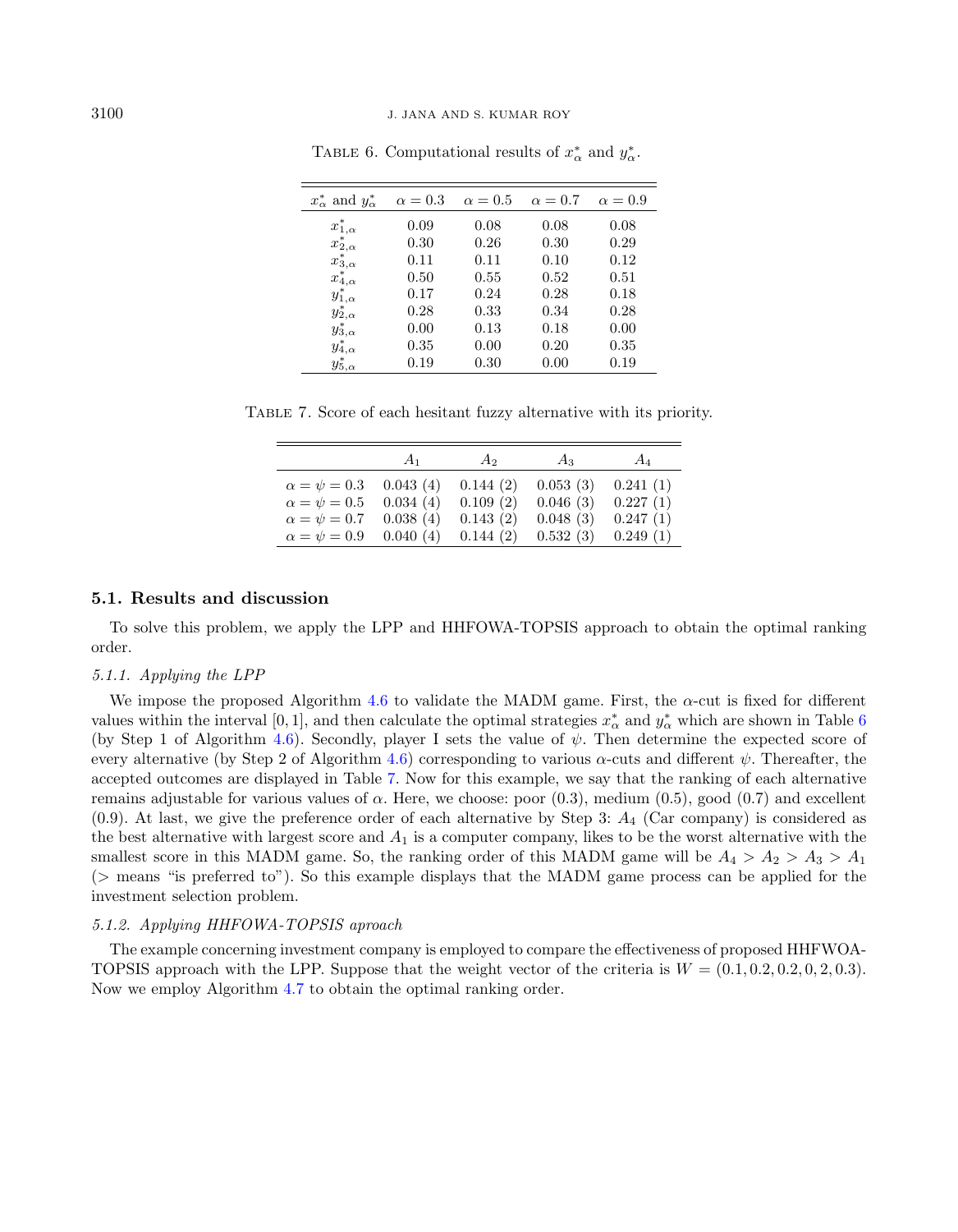– Step 1. Using the score function, calculate the PIS  $(A^+)$  and NIS  $(A^-)$  respectively as:

$$
A^{+} = \left\{ \begin{matrix} \{0.650, 0.708, 0.850\}, \{0.750, 0.801, 0.950\}, \{0.850, 0.875, 1.000\}, \\ \{0.650, 0.753, 0.950\}, \{0.550, 0.658, 0.850\} \end{matrix} \right\}
$$
  
and 
$$
A^{-} = \left\{ \begin{matrix} \{0.150, 0.323, 0.350\}, \{0.150, 0.2781, 0.450\}, \{0.150, 0.278, 0.450\}, \\ \{0.350, 0.423, 0.550\}, \{0.150, 0.278, 0.450\} \end{matrix} \right\}
$$

– Step 2. Using equations [\(4.2\)](#page-12-2) and [\(4.3\)](#page-12-2), to obtain the HHFOWA between each alternative with the hesitant fuzzy PIS and the hesitant fuzzy NIS respectively as:

$$
D_1^+ = \text{HHFOWA}(A_1, A^+) = 0.20915, D_2^+ = \text{HHFOWA}(A_2, A^+) = 0.33436,
$$
  
\n
$$
D_3^+ = \text{HHFOWA}(A_3, A^+) = 0.35185, D_4^+ = \text{HHFOWA}(A_4, A^+) = 0.20195,
$$
  
\n
$$
D_1^- = \text{HHFOWA}(A_1, A^-) = 0.28774, D_2^- = \text{HHFOWA}(A_2, A^-) = 0.14475,
$$
  
\n
$$
D_3^- = \text{HHFOWA}(A_3, A^-) = 0.15099, D_4^- = \text{HHFOWA}(A_4, A^-) = 0.28875.
$$

– Step 3. The relative closeness of the alternatives  $A_i$  is determined by the equation of Step 3 (Algorithm [4.6\)](#page-11-0) as:

$$
D_i = \frac{\text{HHFOWA}(A_i, A^-)}{\text{HHFOWA}(A_i, A^-) + \text{HHFOWA}(A_i, A^+)}, \ i = 1, 2, ..., m.
$$
  
So  $D_1 = 0.5790, D_2 = 0.3021, D_3 = 0.3002$  and  $D_4 = 0.5885$ .

– Step 4. Then the ranking order of the alternatives is  $A_4 > A_1 > A_2 > A_3$ . So the alternative  $A_4$  is the best according to their scores.

# 6. Comparisons

<span id="page-14-0"></span>In comparison with the related papers, the proposed study has the following advantages:

- It ought to be noted that our primary problem is a hesitant fuzzy MADM problem. In our content,  $\alpha$ -cuts are taken to defuzzify the hesitant fuzzy MADM problem for obtaining the crisp two-person zero-sum MADM game. Thereafter, LPP and HHFOWA-TOPSIS approach are applied to solve the hesitant fuzzy MADM game for deriving the optimal strategy and the expected score of each alternative corresponding to the attributes are different than Chen and Larbani [\[11\]](#page-16-7).
- Sakawa and Yano [\[45\]](#page-17-25) discussed the  $\alpha$ -cuts for solving multi-objective non-linear programming problems with fuzzy information. Again Sakawa and Yano [\[45\]](#page-17-25) considered the minimax principle *i.e.*, they chosen the decision variable that accepted values in the  $\alpha$ -cut but we consider maximin principle. Here we formulate the problem as a game versus Nature, and another procedure is introduced for solving hesitant fuzzy MADM game.
- Nishizaki and Sakawa [\[36\]](#page-17-28) and Sakawa and Nishizaki [\[46\]](#page-17-29) proposed a two-person zero-sum fuzzy and multiobjective games for conflict solution. The elements of the payoff matrix are taken as L–R fuzzy numbers. A degree of acquirement of each fuzzy goal is defined due to the degree of satisfication of a decision. Therefore, a maximin solution with connection to a degree of acquirement of the aggregated fuzzy goal is discussed. In Nishizaki and Sakawa [\[36\]](#page-17-28) and Sakawa and Nishizaki [\[46\]](#page-17-29), the authors considered the maximin rule when conduct with the satisfaction degree of goals but in this paper, it is in the crisp game. Also, for obtaining maximin strategy of any player, the authors of Nishizaki and Sakawa [\[36\]](#page-17-28) and Sakawa and Nishizaki [\[46\]](#page-17-29) determined a fractional LPP, but here LPP and HHFOWA-TOPSIS approach are used to solve the hesitant fuzzy MADM game.
- Campos [\[9\]](#page-16-9) converted a two-person zero-sum fuzzy matrix game into a crisp LPP by using different approaches for ranking fuzzy numbers. Here we consider the hesitant fuzzy MADM game, and the solution procedure is different. The procedure is applied by Bector and Chandra  $([4])$  $([4])$  $([4])$  is same with Campos [\[9\]](#page-16-9).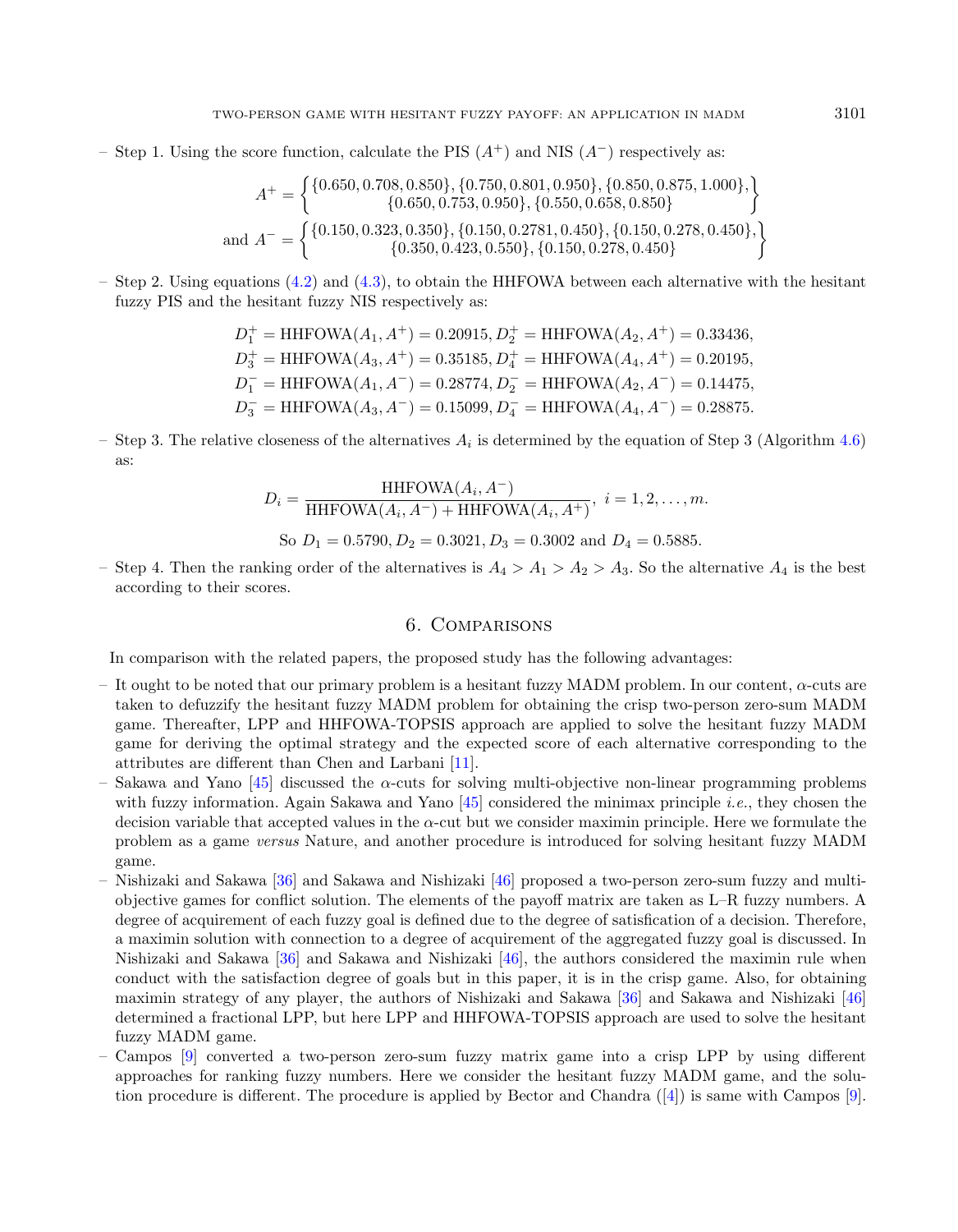| Existing papers                                              | Solution procedure                                                                                                                                                                                                                   |
|--------------------------------------------------------------|--------------------------------------------------------------------------------------------------------------------------------------------------------------------------------------------------------------------------------------|
| Bector and Chandra $([4])$                                   | Using the concept of duality in LPP, fuzzy matrix<br>game<br>reduces to the pair of crisp primal and dual LPPs                                                                                                                       |
| $Campos$ [9]                                                 | Using ranking function to convert a<br>zero-sum fuzzy matrix game into a crisp LPP                                                                                                                                                   |
| Chen and Larbani [11]                                        | Using $\alpha$ -cut and maximin principle to formulate<br>fuzzy MADM problem<br>into two-person zero-sum game with uncertain<br>payoff matrix                                                                                        |
| Sakawa and Yano [45]                                         | Using $\alpha$ -cut for solving multi-objective non-linear<br>programming problems with fuzzy information                                                                                                                            |
| Nishizaki and Sakawa [36]<br>and Sakawa and Nishizaki<br>461 | Using maximin approach for solving a fractional<br>LPP                                                                                                                                                                               |
| This paper                                                   | Using $\alpha$ -cut and maximin principle to convert<br>hesitant fuzzy MADM problem into crisp matrix<br>game, which is solved by LPP and analyzed the<br>result with the solution of hesitant fuzzy MADM<br>game by HHFOWA approach |

<span id="page-15-1"></span>

|  | TABLE 8. Comparison among our approach and existing approaches. |  |  |  |  |  |  |
|--|-----------------------------------------------------------------|--|--|--|--|--|--|
|--|-----------------------------------------------------------------|--|--|--|--|--|--|

Actually, Bector and Chandra ([\[4\]](#page-16-11)) discussed an unfamiliar duality idea in LPPs with fuzzy payoffs and due to defuzzification they converted a fuzzy matrix game to the pair of crisp primal and dual LPPs. The comparison between our approach and existing approaches is shown in Table [8.](#page-15-1)

Moreover, in all mentioned approaches, the elements of the payoff matrix are fuzzy number but in our work, elements are hesitant fuzzy numbers which depend on the value of  $\lambda$ . Thus our proposed approaches can be applied to analyze not only a hesitant fuzzy MADM problem but also a two-person zero-sum game with the hesitant fuzzy payoffs.

# 6.1. Pros and Cons of the Proposed approaches

- The LPP and HHFOWA-TOPSIS approach based on the hybrid hesitant fuzzy normalized Euclidean distance measure are incorporated in this paper. Based on the context of the problem, HHFOWA-TOPSIS is very easy than the LPP to apply in real-life problem.
- It is less computational effort for solving hesitant fuzzy MADM game.
- The LPP and HHFOWA-TOPSIS approach are not only solved the hesitant fuzzy MADM game problem, but also the other decision making problem under uncertain environment.
- In this paper, the weights of each attribute are given for HHFOWA-TOPSIS. But in some real-life problems, the weights are always not known. So it is a questionable to select the proper weight for the decision making problem, can be treated as one of the drawbacks of the approach.

# 7. Conclusion

<span id="page-15-0"></span>In conventional MADM game problem, the weight of every attribute identifies the substances of such type of difficulty. Also numerous methods are available for obtaining the weights. Many researchers has investigated the chance of applicability of two-person zero-sum game in MADM process. In this content, we have considered a hesitant fuzzy MADM problem; and then we have formulated it as a crisp MADM game by considering the  $\alpha$ -cut and maximin principle. The proposed approaches has been conveved us to initiate a new way to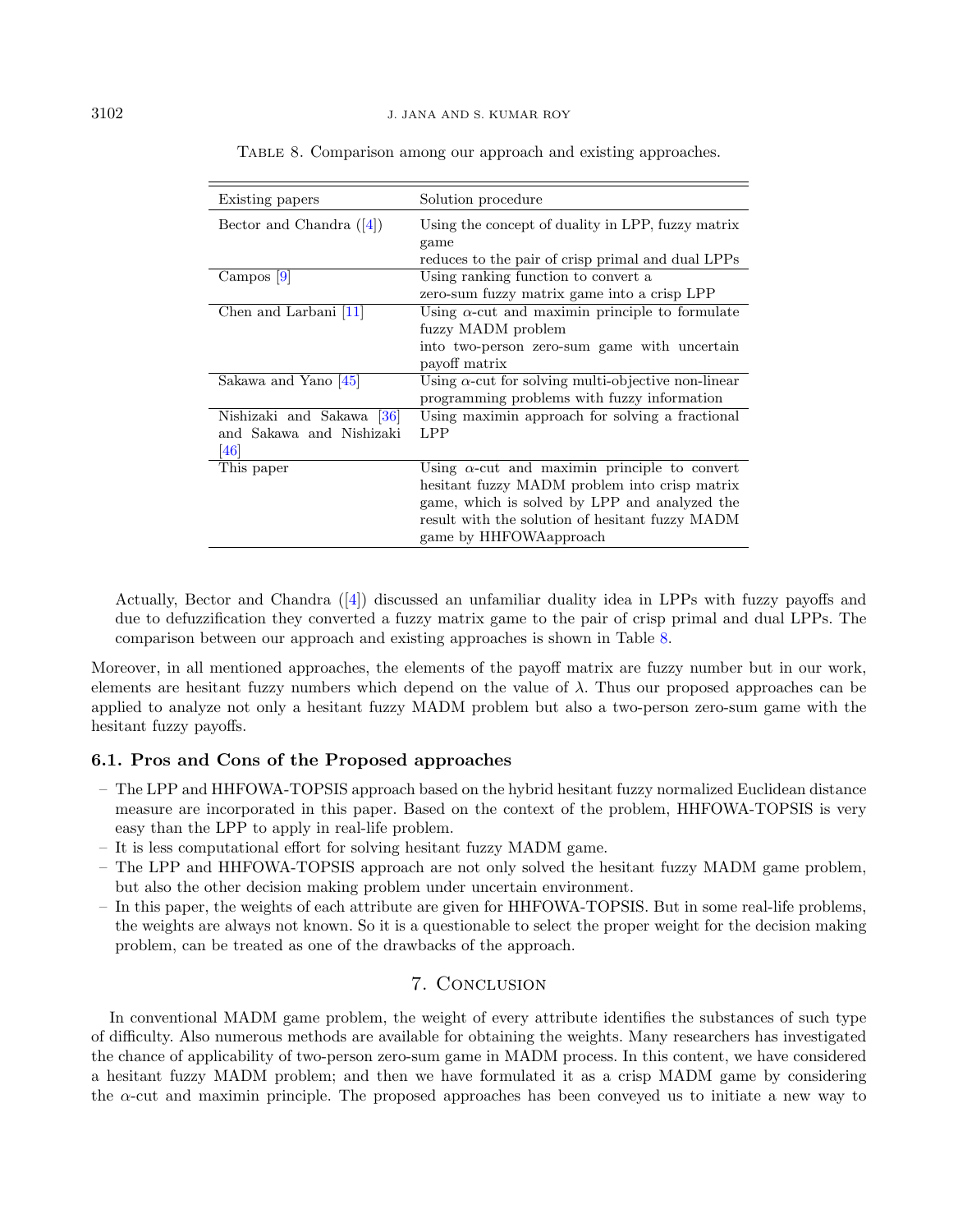define the membership function for triangular hesitant fuzzy numbers. Here we have applied the LPP and HHFOWA-TOPSIS approach to solve the hesitant fuzzy MADM game problem. Two algorithms have been introduced to check the efficiency of application in this paper. An example of investment company has been shown the applicability and feasibility of using such MADM game. Based on the discussion, we have concluded that the HHFOWA-TOPSIS approach has been allowed more suitable to obtain the optimal ranking order of the alternatives. In practical situation, a large number of MADM games can be analyzed frequently and successfully by using the proposed approaches.

Future studies can be extended by considering the proposed approaches in the following directions:

- In this work, we have discussed the proposed approaches to the hesitant fuzzy MADM game. Further, the notion of proposed approaches can be utilized for analyzing the interval-valued hesitant, dual hesitant, Pythagorean hesitant fuzzy MADM problem, Lotfi et al. [\[31\]](#page-17-30), Lotfi et al. [\[32\]](#page-17-31), Lotfi et al. [\[29\]](#page-17-32) and Lotfi et al. [\[30\]](#page-17-33).
- <span id="page-16-17"></span>– Also aggregation operator is an effective tool to make the decision. Then the proposed TOPSIS can be extended for any other aggregation operator.

<span id="page-16-12"></span><span id="page-16-2"></span>Acknowledgements. The research, Jishu Jana is partially supported by the Council of Scientific & Industrial Research (CSIR) under JRF scheme with sanctioned no. 09/599(0067)/2016-EMR-I dated 20/10/2016. The authors are very much thankful to the respected Editor-in-Chief and anonymous reviewers for their valuable suggestions and comments, which helped us to improve the quality of the paper.

<span id="page-16-11"></span><span id="page-16-6"></span>Compliance with ethical standards.

Conflict of interest. The authors do not have any possible conflicts of interest.

<span id="page-16-15"></span><span id="page-16-10"></span>Ethical approval. This article does not contain any studies with human participants or animals performed by any of the authors.

#### **REFERENCES**

- <span id="page-16-13"></span><span id="page-16-9"></span>[1] F. Achemine, A. Merakeb, M. Larbani and P. Marthon, Z-equilibria in bi-matrix games with uncertain payoffs. RAIRO Oper. Res. 54 (2020) 393–412.
- <span id="page-16-7"></span><span id="page-16-4"></span>[2] M. Aggarwal, Hesitant information sets and application in group decision making. Appl. Soft Comput. 75 (2019) 120–129.
- [3] A. Aggarwal and I. Khan, Solving multi-objective fuzzy matrix games via multi-objective linear programming approach. Kybernetika 52 (2016) 153–168.
- <span id="page-16-16"></span>[4] C.R. Bector, S. Chandra and V. Vijay, Duality in linear programming with fuzzy parameters and matrix games with fuzzy payoffs. Fuzzy Sets Syst. 46 (2004) 253–269.
- <span id="page-16-5"></span>[5] A. Bhaumik and S.K. Roy, Intuitionistic interval-valued hesitant fuzzy matrix games with a new aggregation operator for solving management problem. Granul. Comput. 6 (2021) 359–375.
- <span id="page-16-1"></span>[6] A. Bhaumik, S.K. Roy and D.F. Li, Analysis of triangular intuitionistic fuzzy matrix games using robust ranking. J. Intell. Fuzzy Syst. 33 (2017) 327–336.
- <span id="page-16-8"></span><span id="page-16-0"></span>[7] A. Bhaumik, S.K. Roy and G.W. Weber, Hesitant interval-valued intuitionistic fuzzy-linguistic term set approach in Prisoners' dilemma game theory using TOPSIS: a case study on Human-trafficking. Cent. Eur. J. Oper. Res. 28 (2020) 797–816.
- <span id="page-16-14"></span><span id="page-16-3"></span>[8] H. Bigdeli and H. Hassanpour, An approach to solve multi-objective linear production planning games with fuzzy parameters. Yugosl. J. Oper. Res. 28 (2018) 237–248.
- [9] L. Campos, Fuzzy linear programming models to solve fuzzy matrix games. Fuzzy Sets Syst. 32 (1989) 275–289.
- [10] S.J. Chen and C.L. Hwang, Fuzzy Multiple Attribute Decision Making: Methods and Applications, Springer, New York (1992).
- [11] Y.W. Chen and M. Larbani, Two-person zero-sum game approach for fuzzy multiple attribute decision making problems. Fuzzy Sets Syst. 157 (2006) 34–51.
- [12] P.E. Ezimadu, Modelling cooperative advertising decisions in a manufacturer-distributor-retailer supply chain using game theory. Yugosl. J. Oper. Res. 30 (2020) 147–176.
- [13] B. Farhadinia and Z.S Xu, A novel distance-based multiple attribute decision-making with hesitant fuzzy sets. Soft Comput. 24 (2020) 5005–5017.
- [14] A. Hatami-Marbini and F. Kangi, An extension of fuzzy TOPSIS for a group decision making with an application to Tehran stock exchange. Appl. Soft Comput. 52 (2017) 1084–1097.
- [15] C.L. Hwang and K. Yoon, Multiple attribute decision making methods and applications, Springer-Verlag, New York (1981).
- [16] J. Jana and S.K. Roy, Solution of matrix games with generalized trapezoidal fuzzy payoffs. Fuzzy Inf. Eng. 10 (2018) 213-224.
- [17] J. Jana and S.K. Roy, Dual hesitant fuzzy matrix games: based on new similarity measure. Soft Comput. 23 (2019) 8873-8886.
- [18] J. Jana and S.K. Roy, Soft matrix game: A hesitant fuzzy MCDM approach. Am. J. Math. Manag. Sci. 40 (2021) 107-119.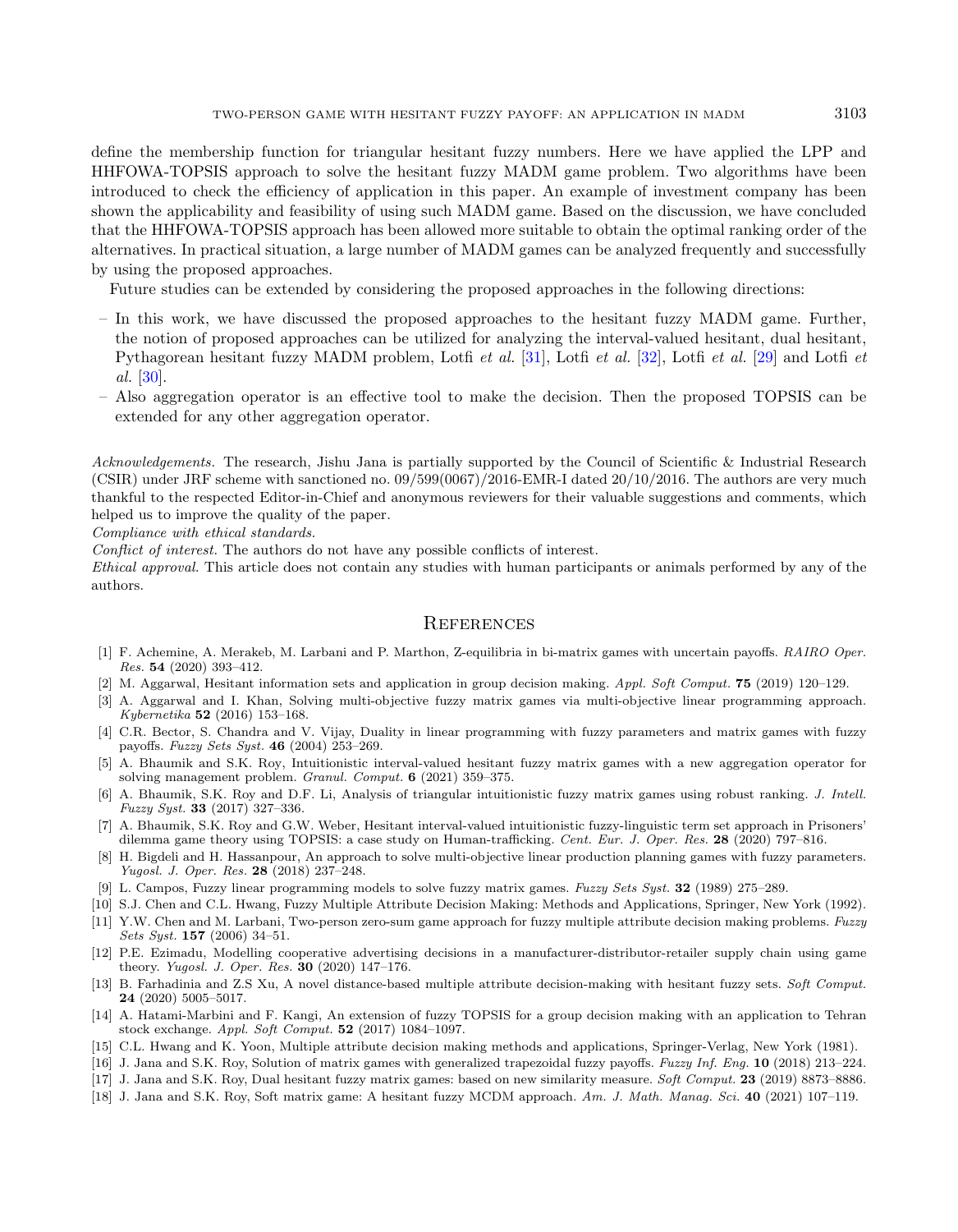#### <span id="page-17-24"></span><span id="page-17-23"></span><span id="page-17-22"></span><span id="page-17-21"></span><span id="page-17-7"></span><span id="page-17-3"></span>3104 J. JANA AND S. KUMAR ROY

- <span id="page-17-18"></span><span id="page-17-2"></span>[19] L.S. Jin, R. Mesiar and R. Yager, Ordered weighted averaging aggregation on convex poset. IEEE Trans. Fuzzy Syst. 27 (2019) 612–617.
- [20] S. Khalilpourazari and H.H. Doulabi, Designing a hybrid reinforcement learning based algorithm with application in prediction of the COVID-19 pandemic in Quebec. Ann. Oper. Res. (2021) 1–45. DOI: [10.1007/s10479-020-03871-7](https://doi.org/10.1007/s10479-020-03871-7).
- <span id="page-17-6"></span>[21] S. Khalilpourazari and H.H. Doulabi, Robust modelling and prediction of the COVID-19 pandemic in Canada. Int. J. Prod. Res. (2021) 1–17. DOI: [10.1080/00207543.2021.1936261](https://doi.org/10.1080/00207543.2021.1936261).
- <span id="page-17-32"></span>[22] S. Khalilpourazari and S.H.R. Pasandideh, Designing emergency flood evacuation plans using robust optimization and artificial intelligence. J. Comb. Optim. 41 (2021) 640–677.
- <span id="page-17-33"></span>[23] S. Khalilpourazari, H.H. Doulabi, A.O. Ciftcioglu and G.W. Weber, Gradient-based grey wolf optimizer with Gaussian walk: Application in modelling and prediction of the COVID-19 pandemic. Expert Syst. Appl. 177 (2021) 114920. DOI: [10.1016/j.eswa.2021.114920](https://doi.org/10.1016/j.eswa.2021.114920).
- <span id="page-17-30"></span>[24] S. Lalotra and S. Singh, Knowledge measure of hesitant fuzzy set and its application in multi-attribute decision-making. Comput. Appl. Math. 39 (2020) 1–31.
- <span id="page-17-31"></span>[25] M. Larbani, Solving bimatrix games with fuzzy payoffs by introducing nature as a third player. Fuzzy Sets Syst. 160 (2009) 657–666.
- <span id="page-17-27"></span>[26] M. Larbani, Non cooperative fuzzy games in normal form: A survey. Fuzzy Sets Syst. 160 (2009) 3184–3210.
- <span id="page-17-9"></span>[27] D. Liang and Z.S. Xu, The new extension of TOPSIS method for multiple criteria decision making with hesitant pythagorean fuzzy sets. Appl. Soft Comput. 60 (2017) 167–179.
- <span id="page-17-10"></span>[28] H. Liao and Z.S. Xu, Some new hybrid weighted aggregation operators under hesitant fuzzy multi-criteria decision making environment. J. Intell. Fuzzy Syst. **26** (2014) 1601-1617.
- <span id="page-17-28"></span>[29] R. Lotfi, M. Nayeri, S. Sajadifar and N. Mardani, Determination of start times and ordering plans for two-period projects with interdependent demand in project-oriented organizations: A case study on molding industry. J. Proj. Manag. 2 (2017) 119–142.
- <span id="page-17-26"></span><span id="page-17-11"></span>[30] R. Lotfi, Z. Yadegari, S.H. Hosseini, A.H. Khameneh, E.B. Tirkolaee and G.W. Weber, A robust time-cost-quality-energyenvironment trade-off with resource-constrained in project management: A case study for a bridge construction project. J. Ind. Manag. Optim. 13 (2020) 1–22.
- <span id="page-17-16"></span><span id="page-17-15"></span>[31] R. Lotfi, N. Mardani and G.W. Weber, Robust bi-level programming for renewable energy location. Int. J. Energy Res. 45 (2021) 7521–7534.
- <span id="page-17-17"></span><span id="page-17-12"></span>[32] R. Lotfi, B. Kargar, S.H. Hoseini, S. Nazari, S. Safavi and G.W. Weber, Resilience and sustainable supply chain network design by considering renewable energy, Int. J. Energy Res. (2021) DOI: [10.1002/er.6943](https://doi.org/10.1002/er.6943).
- <span id="page-17-13"></span>[33] J.M. Merigo, A unified model between the weighted average and induced OWA operator. Expert Syst. Appl. 38 (2011) 11560-11572.
- <span id="page-17-20"></span>[34] X. Mo, H. Zhao and Z.S. Xu, Feature-based hesitant fuzzy aggregation method for satisfaction with life scale. Appl. Soft Comput. 94 (2020). DOI: [10.1016/j.asoc.2020.106493](https://doi.org/10.1016/j.asoc.2020.106493).
- <span id="page-17-25"></span>[35] P. Mula, S.K. Roy and D.F. Li, Birough programming approach for solving bi-matrix games with birough payoff elements. J. Intell. Fuzzy Syst. 29 (2015) 863–875.
- <span id="page-17-29"></span><span id="page-17-19"></span>[36] I. Nishizaki and M. Sakawa, Fuzzy and multiobjective games for conflict resolution, Physica-Verlag, Heidelberg (2001).
- [37] T. Parthasarathy and T.E.S. Raghavan, Some topics in two-person games, American Elsevier Publishing Company, New York (1971).
- <span id="page-17-8"></span>[38] S.K. Roy, Game theory under MCDM and fuzzy set theory, VDM (Verlag Dr. Muller), Germany (2010).
- <span id="page-17-0"></span>[39] S.K. Roy and P. Mula, Bimatrix game in bifuzzy rough environment. J. Uncertainty Anal. Appl. 1 (2013) 11.
- [40] S.K. Roy and P. Mula, Rough set approach to bimatrix game. Int. J. Oper. Res. 23 (2015) 229–244.
- <span id="page-17-1"></span>[41] S.K. Roy and S.N. Mondal, An approach to solve fuzzy interval valued matrix game. Int. J. Oper. Res. 26 (2016) 253–267.
- [42] S.K. Roy and P. Mula, Solving matrix game with rough payoffs using genetic algorithm. Oper. Res. Int. J. 16 (2016) 117–130.
- <span id="page-17-5"></span>[43] S.K. Roy and A. Bhaumik, Intelligent water management: a triangular type-2 intuitionistic fuzzy matrix games approach. Water Resour. Manag. 32 (2018) 949–968.
- <span id="page-17-4"></span>[44] S.K. Roy and J. Jana, The multi-objective linear production planning games in triangular hesitant fuzzy sets. Sadhana 46 (2021) 176.
- [45] M. Sakawa and H. Yano, Interactive decision making for multiobjective non linear programming problems with fuzzy parameters. Fuzzy Sets Syst. 29 (1989) 315–326.
- [46] M. Sakawa and I. Nishizaki, Max-min solution for fuzzy multiobjective matrix games. Fuzzy Sets Syst. 67 (1994) 53–69.
- [47] S. Singh and S. Lalotra, On generalized correlation coefficients of the hesitant fuzzy sets with their application to clustering analysis. Comput. Appl. Math. 38 (2019) 1–26.
- [48] G. Sun, X. Guan, X. Yi and Z. Zhou, An innovative TOPSIS approach based on hesitant fuzzy correlation coefficient and its applications. Appl. Soft Comput.  $68$  (2018) 249–267.
- [49] V. Torra and Y Narukawa, On hesitant fuzzy sets and decision, In: Proceedings of the IEEE International Conference on Fuzzy Systems, Jeju Island, Korea (2009) 1378–1382.
- [50] C.Y. Wang and S.M. Chen, Multiple attribute decision making based on interval-valued intuitionistic fuzzy sets, linear programming methodology, and the extended TOPSIS method. Inf. Sci. 397 (2017) 155–167.
- [51] M.M Xia and Z.S. Xu, Hesitant fuzzy information aggregation in decision making. Int. J. Approx. Reason. 52 (2011) 395–407. [52] S.H. Xiong, Z.S. Chen and K.S. Chin, A novel MAGDM approach with proportional hesitant fuzzy sets. Int. J. Comput. Intell.
- Syst. 11 (2018) 256–271.

<span id="page-17-14"></span>